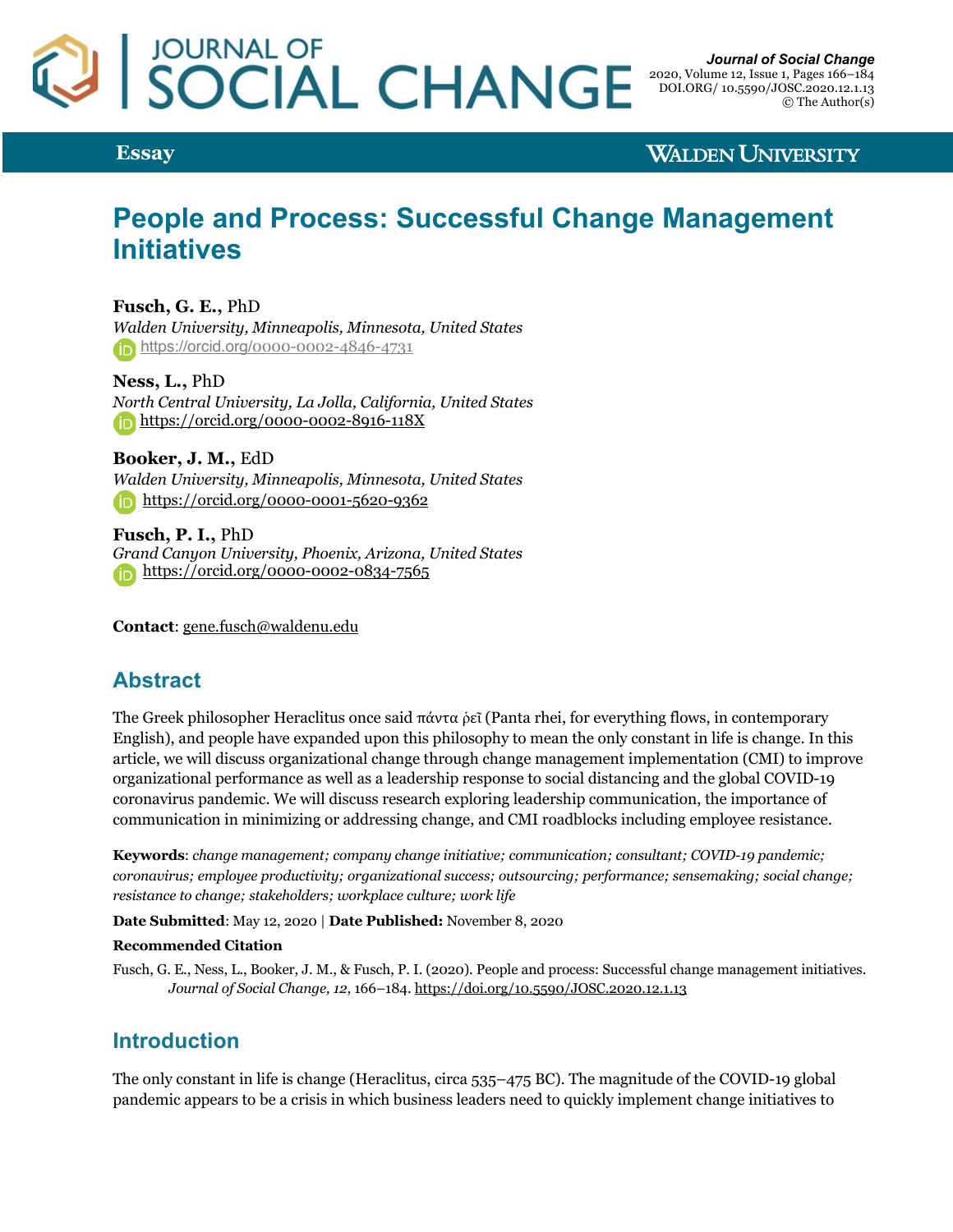respond to the social needs of public safety, safety of the employees in the workplace, and marketing their products in order to survive the crisis (Hartmann & Lussier, 2020; Kuckertz et al., 2020; Sobieralski, 2020; Spurk & Straub, 2020). Indeed, "the quality of an organization's response to a crisis is typically associated with resilience" (Kuckertz et al., p. 7). We will address successful change management initiatives (CMI) and provide valuable research explaining what CMI is, the reasons for engaging CMI, plus the organizational and employee impact resulting from CMIs, concluding with understanding employee resistance as a possible barrier to CMI success.

#### **Change Management Explained**

Change management is often described as a process to initiate an adjustment, renovation, modification, or as a revolution in the way business as usual is conducted for an organization. Moreover, during the global COVID-19 pandemic, change management is vital for some organizations to grow and other organizations to survive (Hartmann & Lussier, 2020; Kuckertz et al., 2020; Sobieralski, 2020). Change management is more than just the how or the why; it is also about the who. Organizational leaders should change and adapt to the current uncertainty of the economic environment and the people within the organization also need to change and adapt (Pavlakis et al., 2011). How a change management initiative (CMI) is implemented is at least (if not more) as important as why it is. Everyone should be on the same page as to the how and the why; therefore, it is important for senior leadership and management to tell everyone—communicate.

Language and word choice are important when managing a change initiative (Thurlow & Mills, 2009). In particular, many employee perspectives will result from a company change initiative. Sensemaking is an act in which individuals communicate and make sense together. It is a behavior that is about transforming the meaning of an event (Weick, 2011). Some adoptions encourage innovation, and some discourage deviation from the way things have always been done and how communication has been conducted (Thurlow & Mills, 2009; Weick, 2011).

Sensemaking can also provide alternative understandings of organizational norms, values, and worldviews (Abolafia, 2010) as each participant works towards a common understanding in a world where common understandings are no longer prevalent (Bisel & Arterburn, 2012). This is an illustration of what is known as sensemaking, transforming the meaning of an event by altering one's perception. Thurlow and Mills (2009) noted how organizational employees make sense of a change initiative's language discourse, which can have an impact on future change initiatives. Moreover, organizational leaders must address these perspectives when crafting a new organizational culture from the old one (Landau & Drori, 2008).

When transformation change happens, the framing and communication practices change (Goleman et al., 2010). Responsiveness, openness, and flexibility behaviors are identified as important components of effective communication during change (Naor et al., 2010). A CMI is always highly dependent upon communicating to others the need for change as well as the process. Failing to account for ramifications throughout the entire system can undermine a CMI (Moon, 2009).

Change initiatives require action plans that are commonly regarded as essential tools for optimal organizational efficiency, yet are too infrequently implemented by leaders and managers. It is more common for managers to be focused on their own areas of expertise in departments, for which they are directly responsible, rather than implementing strategy and action company wide. Yet, the more complex the initiative and its strategy, the more imperative and necessary for an action plan for successful implementation, to avoid unnecessary expenditures, poor coordination between departments, dysfunctional allocation of resources, bottlenecks and delays in process, and duplication of effort (Davis et al., 2010). Moreover, action plans involve understanding results, establishing priorities, communicating priorities and results, clarifying new priorities, and generating recommendations, monitoring progress, and measuring results (Davis et al., 2010; Salem,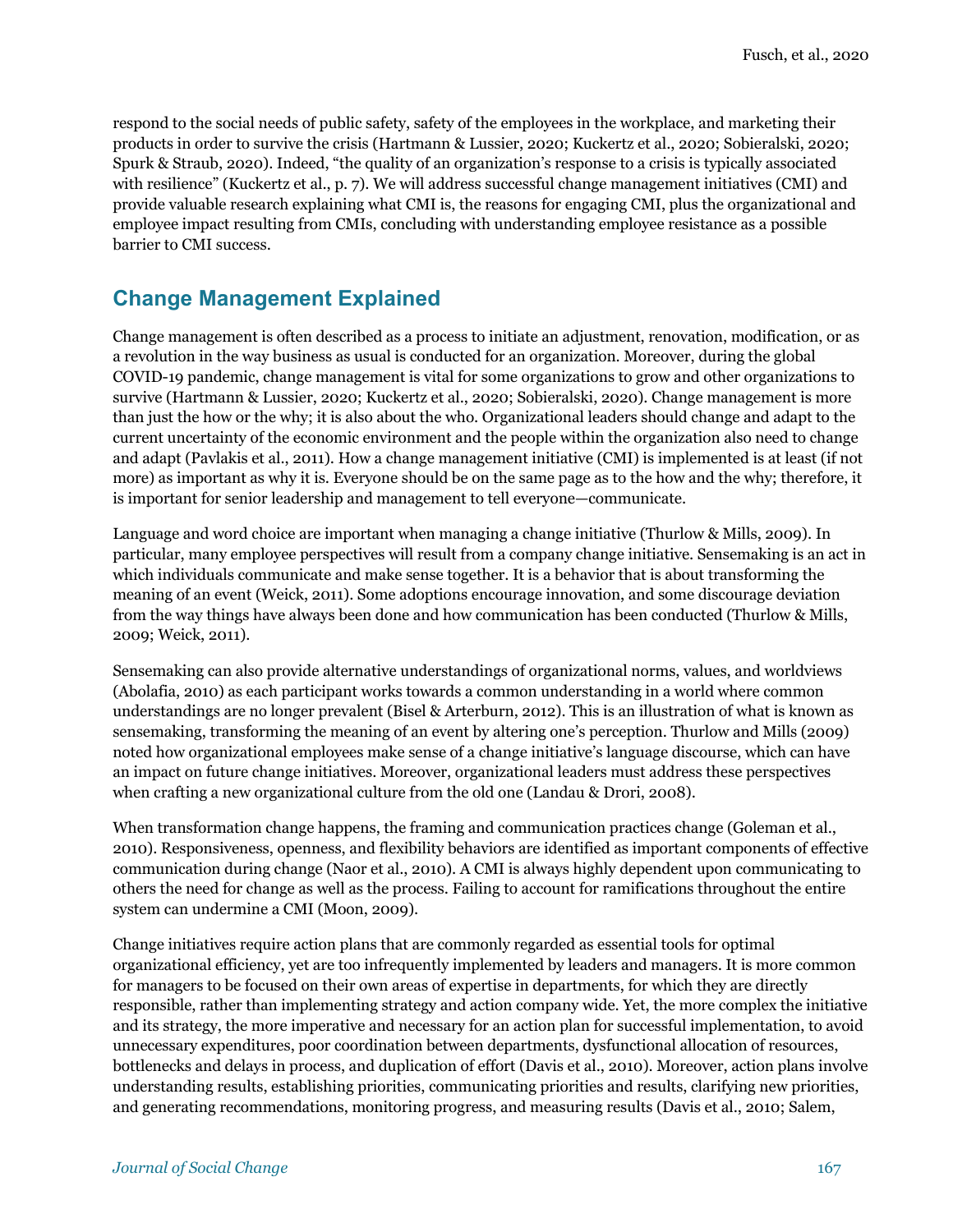2008). Of course, all the best action plans in the world are useless unless a leader can communicate to subordinates (Salem, 2008) what is needed, when it is needed, why it needs to be done, how it should be done, and who should be doing it.

Organizational change can be episodic or continual. At the end of the day, leadership needs to have workers on board for the initiative to be successful (Chreim, 2006). The formal organizational chart is not always a correct illustration about where the power really lies within the company and what the informal communications channels really look like (Eshraghi & Salehi, 2010). The change initiative does not have to be large; it can be a small one, as well (even small changes can have large impacts, right?). The same goes for the position one occupies within the organization. Sometimes it is the leadership of the person sitting at the desk next to one who makes all the difference when it comes to implementing a CMI.

Organizational change is critical during the COVID-19 pandemic. The International Labor Organization (ILO) estimated that 436 million companies will experience considerable business disruption leading to change and further noted that "around 68 percent of the world's total workforce, including 81 percent of employers and 66 percent of own-account workers, are currently living in countries with recommended or required workplace closures" (ILO, 2020, p. 2).

# **Disruptive Innovation as the Reason for Change Management**

In addition to global social health issues, there is a need for a company to understand and adapt to consumer behavior when accounting for new technologies. Change is inevitable; therefore, the company that remains on the cutting edge of technology is one that can quickly adapt to a changing consumer base (Nicholas, 2009). What many firms fail to understand is that they have more influence over consumer choices than over technological advances.

In a case study of footwear purchases in India and China, Saha et al. (2010) wrote that many factors affect the buying of shoes. Noting that price, quality, ambience of the store, and celebrity endorsements do influence what shoes customers buy, Saha et al. concluded that such factors are ultimately influenced and impacted by the consumers' belief systems, regardless of the new product. Consumer behavior and product choices are influenced by personal attitudes, values, personality, emotions, moods, cultural upbringing, and the like. These factors drive buyer behavior and affect a company's bottom line through profit. Therefore, a company can adapt to emerging technologies and innovate by influencing consumer choice, rather than adopting new capital expenditures.

Investment in new technology can be dependent on the potential buying population. Consider this: new medical technologies have expanded exponentially, now that Baby Boomers are growing older (Nicholas, 2009). We are now seeing new drug therapies in treating diabetes, high blood pressure, and high cholesterol, all of which have high initial start-up costs but also have great return on investment (ROI) potential (Fonseca et al., 2012). Conversely, Baby Boomers buy fewer cell phones, iPads, and the like than younger age groups (Nicholas, 2009). Yet, a great deal of technological advancement is in these fields because Millennial, Gen X, and Gen Y consumers buy a lot of these types of products.

The consumer base has made a dramatic shift in composition not only because consumers live longer, but because the generations now living have contrasting needs, wants, and demands based upon the different world events that have impacted their formative years (Badke-Schaub et al., 2010; Goldsmith, 2010). Nicholas (2009), in an article about the generational differences of workers and consumers, writes of the four generations currently living and their perceptions and responses to current advertising methods and trends. Traditionalists, born before 1946, are slow to embrace change, as compared to Baby Boomers, Generation X, and Generation Y, whose needs and responses range from meaningful work to freedom and autonomy needs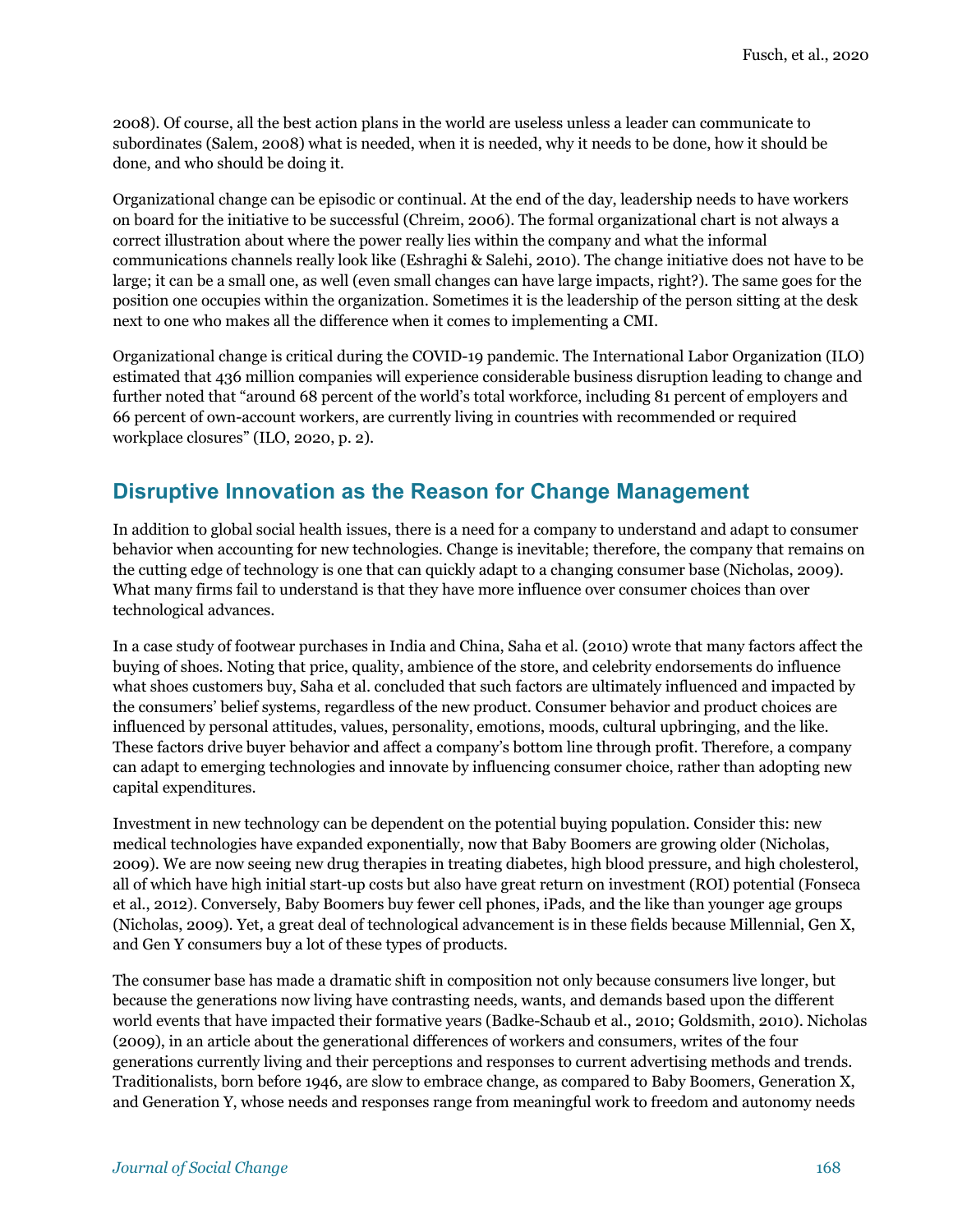and how these emotions must be considered by marketing departments (LeBoeuf & Simmons, 2010). Nicholas also addressed these four generations and their impact on marketing and consumer concerns, noting that large numbers of Baby Boomers skew market results, yet different values, such as traveling and electronic goods, can also skew market demands.

Adaption requires developing new core competencies (Botha & Claassens, 2010). It requires change to the organization on a large scale, for "without a clear vision of desired outcomes and a good strategy to attain them, it is unlikely that an organization will be able to adapt successfully to a turbulent environment full of external threats" (Yukl & Lepsinger, 2004, p. 90). In order for an organization to effectively implement a cognitive conflict scenario, the company must have a culture that encourages innovation and change, encourages flexibility, supports a continuous process, emphasizes the importance of learning, displays openness to new ideas and risk taking, envisions change, monitors the external environment, rewards and recognizes individuals, and encourages collective learning (Baer, 2012). Leadership behaviors to enhance a learning community include strategic planning, envisioning change, building support for change, implementing change, and encouraging innovative thinking (Baer, 2012). To sum up, the process is complicated and dense, but necessary to encourage brainstorming of ideas during a healthy debate and facilitate a learning environment.

One may perceive disruption as a departure from the norm; however, many see disruption as the norm (Karn & Cowling, 2006). Indeed, contemporary technology is changing rapidly, subsequently morphing into new structures, products, and work-flow processes. Yet, the human dilemma remains the same: for meaningful work as well as reward and recognition in the workplace (Hanson & O'Donohue, 2010).

Unless a company can adapt to new technology, they are soon out of business. In a case study of five manufacturing firms, Akdogan and Cingoz (2009) found that organizations respond to technological advances by attempting to reduce the company to an appropriate size through restructuring. They hope to become more flexible by cutting costs to remain competitive in the marketplace. Moreover, a company will put into place other strategies before shutting the doors, including layoffs, downsizing, early retirement plans, and selling the company to a rival competitor (Akdogan & Cingoz, 2009). In the end, the result is the same: the company must face the inevitable fact that it has failed to adapt to disruptive innovation and is no longer in business (Adner & Snow, 2010).

At the time of a crisis, or afterward, we tend to focus on the negative aspects of a situation and miss the learning opportunity and the chance to adapt future behavior for further success, a chance to "transform our experiences into grist for our mill" (Bennis, 2009, p. 109). Too often management is addicted to the quick fix and an obsession with the bottom line. However, there no longer is a bottom line, for life "is no longer linear and sequential…. it is spontaneous, contrary, unexpected and ambiguous. Things do not happen according to plan, and they are not reducible to tidy models" (Bennis, 2009, p. 18). Instead, decision makers must be flexible, creative, and innovative to be able to embrace an emerging opportunity when faced with one (Prewitt et al., 2011).

Good entrepreneurs are not always the savviest of innovators and can make poor decisions for their companies (Levangie, 2004). In Levangie's eight simple practices of effective executives, the writer presents entrepreneurial decisions and dilemmas that have the most influence on decision making, good or bad, including competition, scarcity of resources, finances, calamities, and employee retention (Chalhoub, 2010; Levangie, 2004). To counter and account for anticipated problems, therefore, the most effective executives follow, develop, and implement action plans to account for changes and challenges in the marketplace (Chalhoub, 2010; Levangie, 2004).

The challenge then becomes how entrepreneurs can account for and attempt to mitigate poor decisions. Is it process or structure? Structural forms within the company that facilitate innovation include how the work is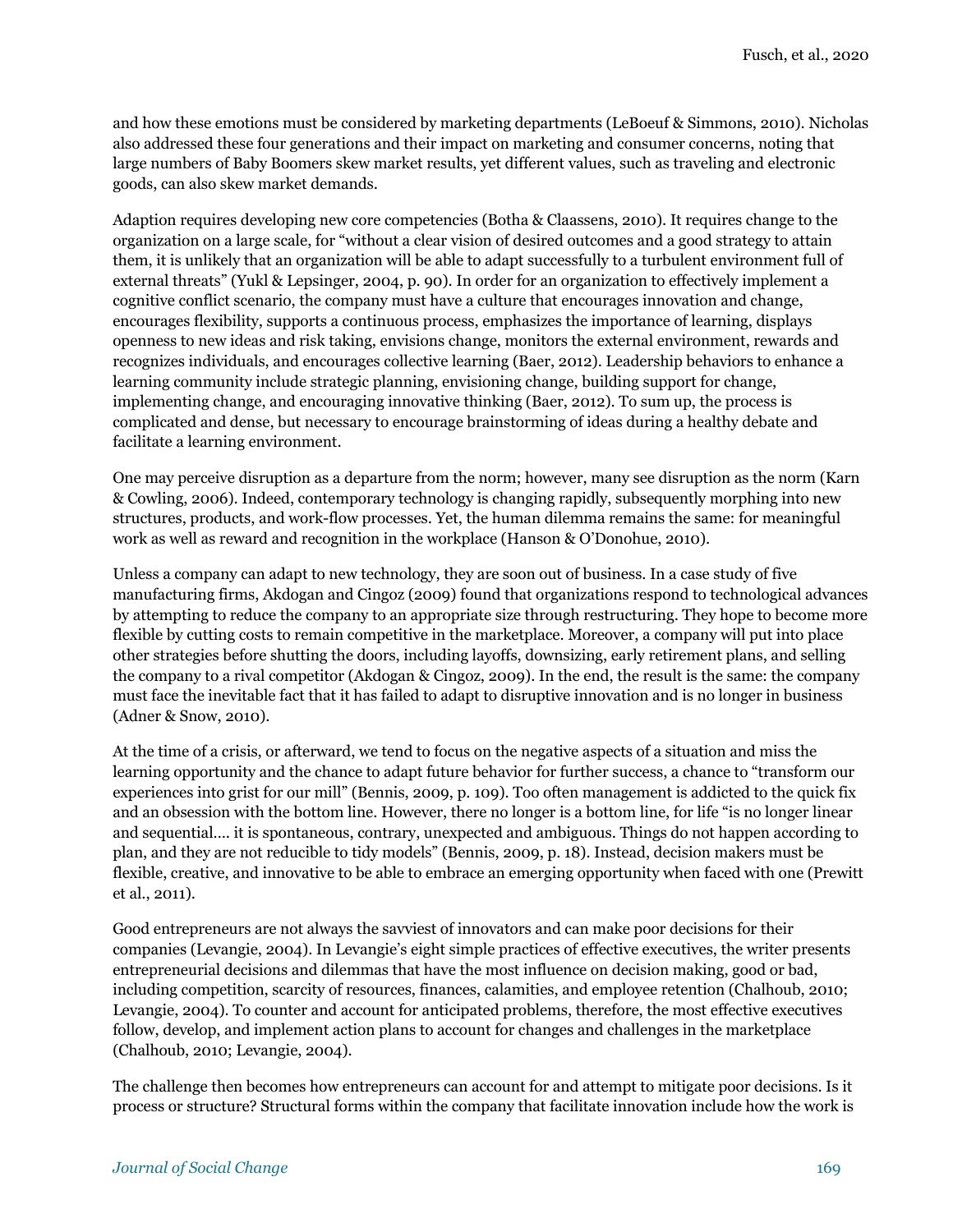structured and the physical proximity of important team members that dramatically increase opportunities to discuss ideas and exchange information (Lee et al., 2011; Yukl & Lepsinger, 2004). Mitigating poor decisions is the implementation of cross-functional teams made up of members from relevant parts of the organization as well as outside stakeholders (Lee et al.; Zhang et al., 2011). Moreover, this mitigating process is enhanced by diversity of membership and allows rapid and creative response to a changing environment (Goffin & Koners, 2010; Goleman et al., 2010). Finally, the organization encourages innovative thinking by encouraging others to innovate, see multiple perspectives, set realistic goals for creativity, and recognize and reward those who do (Goleman et al., 2010).

# **Change Management Plans and Initiatives**

A CMI can take the form of a reduction in force (RIF), a complicated process that requires delicate handling, whether in the public or private sector or in the military (Castro, 2013). Researchers have noted the critical influence leadership has on subordinates' perception of the effective implementation of a sizable reduction in force (Appelbaum et al., 1999; Luan et al., 2013). Some companies are unable to adapt to the new global market and are forced to change the organization through inevitable downsizing (Bragger et al., 2013). Leadership, therefore, is critical in managing a potentially demoralized workforce, because a poor manager can make a bad situation worse (McDevitt et al., 2013). Indeed, it seems that leaders must adopt new strategies, roles, duties, and responsibilities when managing the organization experiencing a reduction in force. The leader will need to have a strategic plan that considers outplacement service, severance packages, transferring employees to other departments, and coping with survivor's syndrome (Sherman & Garland, 2007). Proper management and leadership will result in improved profit and productivity (Buehlmann, et al., 2007). Poor planning results in worker absenteeism, excessive turnover, and increased legal costs from litigation as employees fear for their jobs and roles in the revamped company (Iverson & Zatzick, 2011).

Some of the current strategies implemented by firms that are opposed to downsizing are: hiring freezes, mandatory vacations and sabbaticals, reduced workweeks, salary reductions, and exit incentives (Gandolfi & Littler, 2012). The organization's intent is to maintain the current workforce, yet reduce overhead while driving productivity (Gandolfi & Hansson, 2011). Furthermore, some firms and organizations, such as government agencies, have successfully implemented these strategies, yet most companies today have not taken advantage of these responses, probably because they are more complicated to set in motion. Surviving employees watch how the organization treats laid off workers and respond in kind, for downsizing is strong enough to tear apart a whole value system of an organization, further destroying the social fabric that is the true glue that holds a company together and enables it to compete in the marketplace (Sherman & Garland, 2007). As noted, the correct and most effective implementation of a downsizing initiative must be handled with care.

# **Internal and External Experts and Their Impact**

Often an organization initially decides to use an outside consultant and then recognizes the importance of the internal champion. Outside consultants often find that their efforts are stymied not only by regulatory agencies, but the lack of knowledge about how the organization really works (Meadors, 2010). The formal organizational chart is not always a correct illustration about where the power really lies within the company and what the informal communications channels look like (Eshraghi & Salehi, 2010). Outside consultants are then forced to implement workarounds when the formal organizational chart does not match the informal workplace power structure. Moreover, workarounds come into existence when formal policies and procedures are difficult to implement and senior leadership do not adapt to contemporary circumstances. As time goes on, the workarounds become formalized to the point that the organizational chart bears no resemblance to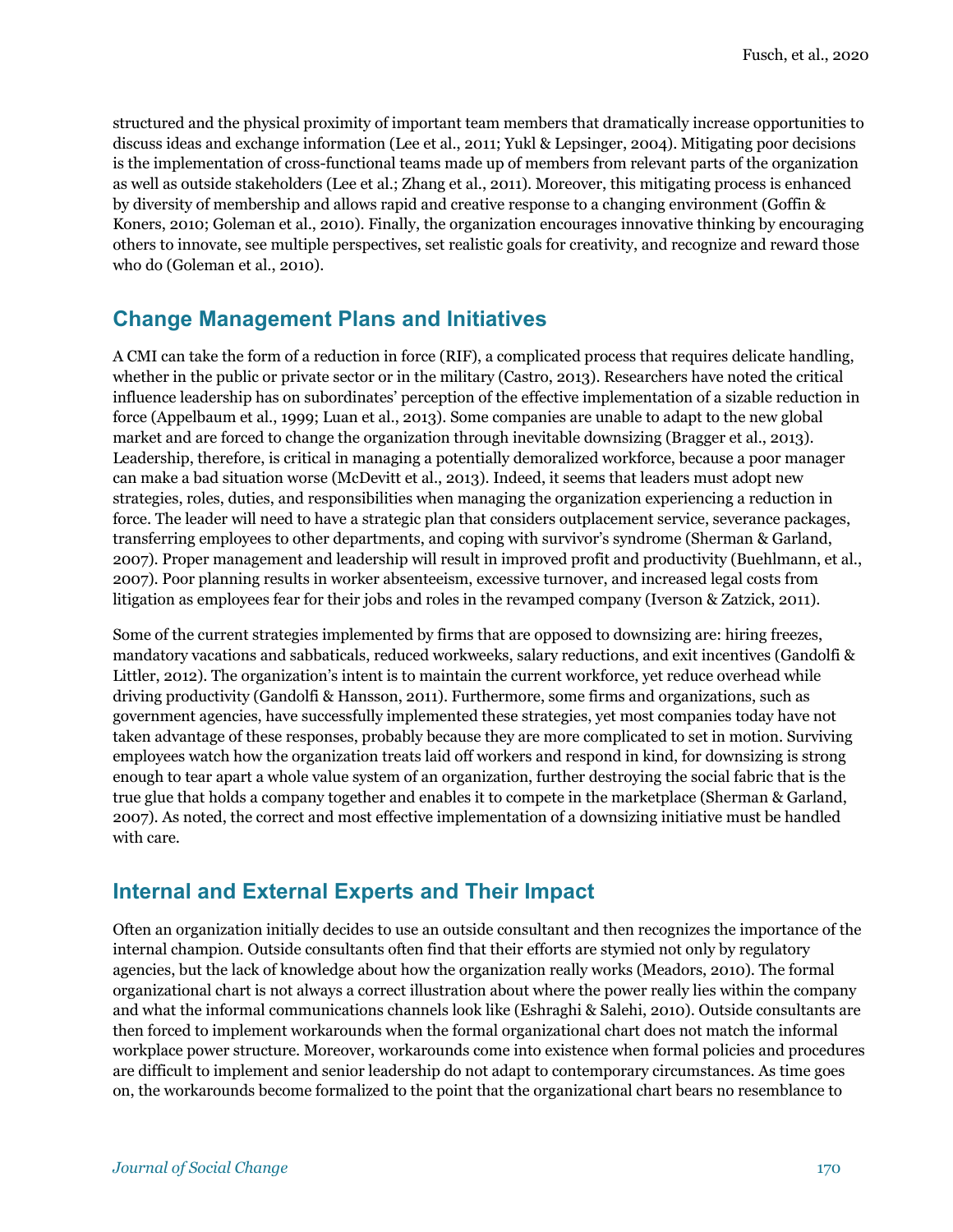how the company works (Eshraghi & Salehi). Outside consultants can have difficulty making recommendations regarding change initiatives, making an internal change agent the best choice to make the changes needed.

A good point can be made about the idea of bringing in an external expert to affect a change initiative. In many ways, this is similar to outsourcing a process to an external agent (Bolman & Deal, 2013). If done correctly, it may be just the answer to address concerns that internal change agents have too much at stake to make the initiative work (Sherman & Garland, 2007). If done poorly, it can result in further damaging relationships between leadership and their followers, who may already be suspicious about the true nature of the change initiative (Cheng et al., 2012). Change agents then became the focus of any resistance (Sherman & Garland, 2007). Moreover, a firm's formal organizational chart does not necessarily portray the true power relationships between people and departments (Higgs, 2009). Therefore, unless one really understands the organization from the inside-out, so to speak, a change initiative could have very bad consequences for the company.

Change initiatives are usually best implemented internally by those who know how each component may impact others (Miller et al., 2010). These internal experts understand the underlying dynamics of a change the employees who are closest to the change (Miller et al., 2010). Far too often, organizations frequently bring in outside consultants to address change initiative challenges, rather than trust that others at the firm can effectively do so. Trust is an important component of any communication (Maria, 2009). Efficient communication is important for organizational success in general (Maria, 2009), but especially when implementing a change initiative. Many legitimate systems within organizations are resistant to change and strategic initiatives (Salem, 2008), which makes effective communication all that much more important.

Most times, outsourcing or offshoring is viewed as a negative. However, Akdogan and Cingoz (2009) had a fresh perspective on the topic of outsourcing. Companies and firms turn to strategic downsizing for several financial reasons. Akdogan and Cingoz, in their case study of five manufacturing firms in Kayseri, Turkey, noted that organizations downsize to:

achieve an appropriate size, to restructure, to adjust to increasing technological advancements, to specialize in their core business, to become more flexible, to cut costs, to remain competitive, to speed up the decision-making process, or to execute new ideas quickly. (para. 4)

Furthermore, Akdogan and Cingoz wrote that the employee's positive perceptions of the downsizing strategy and its perceived fairness and necessity have a strong impact on remaining employee's organizational commitment. Outsourcing in and of itself is not necessarily a bad thing; rather, why it is implemented and how it is done are the real concerns.

Outsourcing is one tool in a toolbox of strategies that companies use to remain profitable in a hypercompetitive marketplace (Bács & Nagy, 2014; Burk, 2008; Dekkers, 2011; Verner & Abdullah, 2012). Outsourcing also includes bookkeeping tasks and facilities maintenance, in order to reduce overhead costs. Outsourcing is frequently turned to as a response to increasing expenses and has appeared to work in some industries, such as software development, customer service support, airline reservations, and on-line purchasing. Aliengena (2008), in a review of outsourcing in the trucking industry, noted that the key to successful outsourcing appears to be the retention of "core competencies in-house and sourcing out the things not central to the business" (para. 7), such as billing, accounting, and tax preparation. Outsourcing works because "the work they do is more about the function, rather than the industry in which that function is performed" (para. 7) and hits staffers hardest, because they are in overhead functions that can be most easily automated, eliminated, or acquired outside.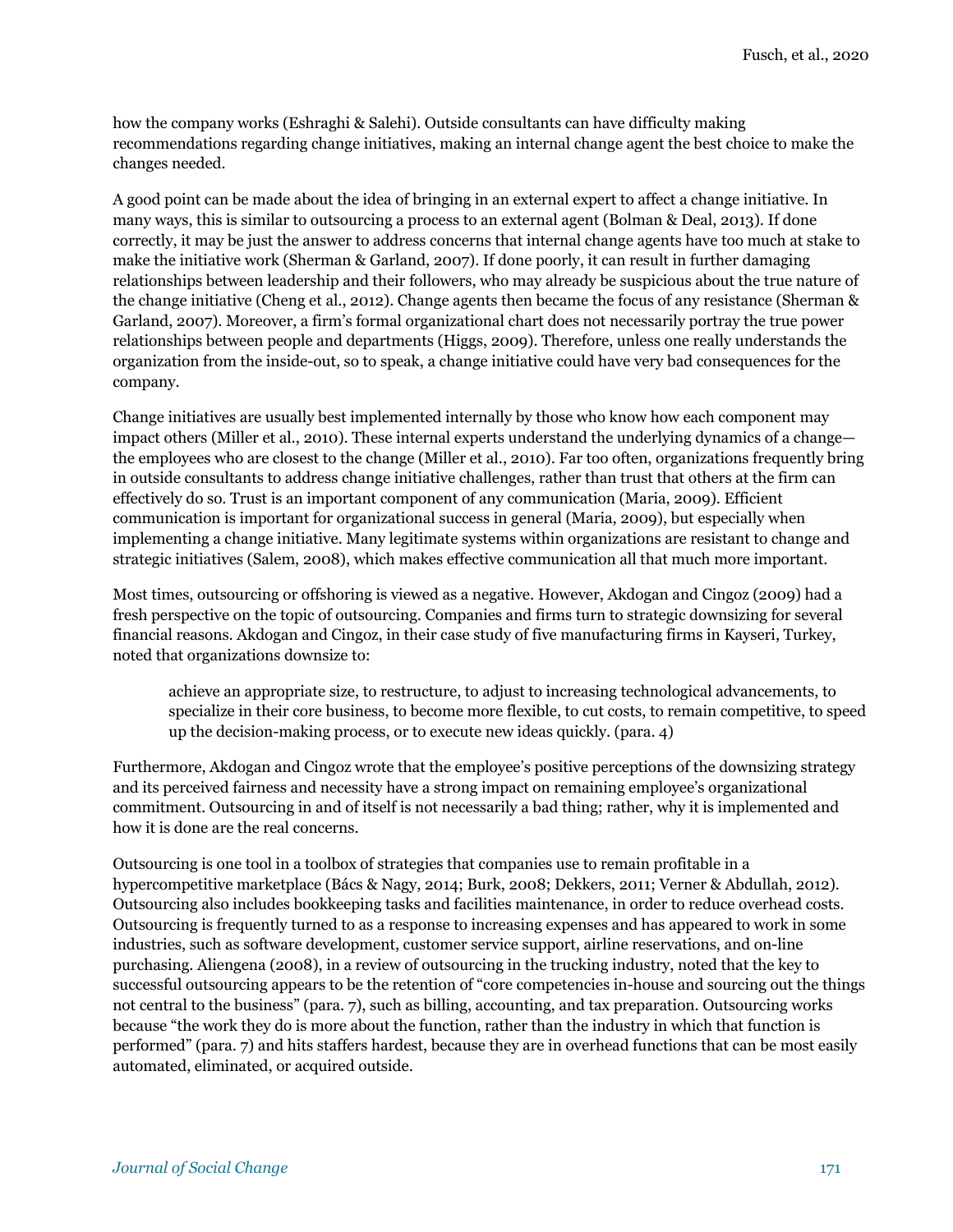#### **The Impact on Employees**

Uncertainty in the workplace can demoralize employees to the point of impacting productivity. Eilam and Shamir (2005), in a case study of a large government agency office relocation in Israel, stated that "change includes a component of uncertainty, which reduces the individual's ability to predict the consequences of change and of individual behaviors, thus reducing the sense of control" (para. 66). The old offices were located in a small, timeworn complex of buildings where co-workers existed side-by-side in cramped situations. When the unionized employees refused to move to a newer, luxurious, more modern office facility in Jerusalem with public fountains and manicured lawns, they stated that they "wish[ed] to maintain freedom of choice and action" (para. 66), stating loss of privacy, a cold and impersonal office environment, and restrictive security measures as reasons for resistance. The government agency senior management attempted to address the complaints by monitoring air quality and changing security measures, but complaints remained high. Using a two-page questionnaire, the agency asked employees ( $n = 178$ ) to attend a workshop so that the researchers might determine the reasons behind the resistance to change. Each page contained a 17 bi-polar, 7-point semantic differential scale, ranging between safe and hazardous, and employees were asked to rank the old office as well as the new. Employees were also asked their feelings about the move and their answers were listed on flip charts by the researchers. Findings centered on perceived threats to self-determination and control of circumstances, as well as the perceived loss of the office as village rather than workplace.

From a practical sense, management should address these perceived threats when implementing a change. Emotional reactions to change are not necessarily logical nor justified, yet are longer lasting than more practical concerns and speak to self-concept in the workplace (Sherman & Garland, 2007). Change managers should consider the existence of continuity and symbolic gestures such as moving artifacts from the old location to the new one (Chreim, 2006). Presentation of the change should focus on opportunities rather than terminations.

One of the drivers of organizational change must take into account cultural relevancy. Change management can be fraught with opportunities through how an organization interacts with the culture of the company and the global marketplace (Naor et al., 2010). A change initiative should address practical applications and reality in the workplace (Maria, 2009), as well as the global marketplace. A lack of planning leads to an assumption of invulnerability; indeed, the sharing of these assumptions will lead to company failure (Bodolica & Spraggon, 2011). There is an absence of monetary value put to human capital. In fact, there has been a great deal of research conducted that attempts to find a direct link between human capital and firm productivity (McMahon, 2010; Mihail et al., 2013; Zegeye & Rosenblum, 2000). It can be said that the link is tenuous at best because of intervening factors between the two.

Leaders provide resources to employees, understanding that it is not enough to delegate tasks, but leaders must also delegate authority to see that the job gets done (De Vries et al., 2010). This important point is too often lost in the business of everyday work life. Individuals desire to belong to something bigger than themselves; to go beyond just having a job and showing up for work each day (Valk et al., 2011). Leaders must build a collective excitement and group ideal and make the shift from hard skills to soft skills (Fallesen et al., 2011). Employees can easily become disengaged in the workplace. Moreover, disengaged employees are destructive to a company's morale, which in turn has an impact on the profitability of the firm. Therefore, it is important for company leadership to communicate with everyone in the organization (Nordin et al., 2011) about what the true goals of the firm are—to remain competitive in the global marketplace.

Human capital and human resources (HR) are the engines that drive organizational capacity (Martin-Alcazar et al., 2012). It is particularly important when the work is complex, difficult to learn, requires a high level of skill, and when extensive training may be needed (Green & Roberts, 2012). Human resource leaders assist others to rise to their potential by expanding their skills, boosting their performance, or even by changing the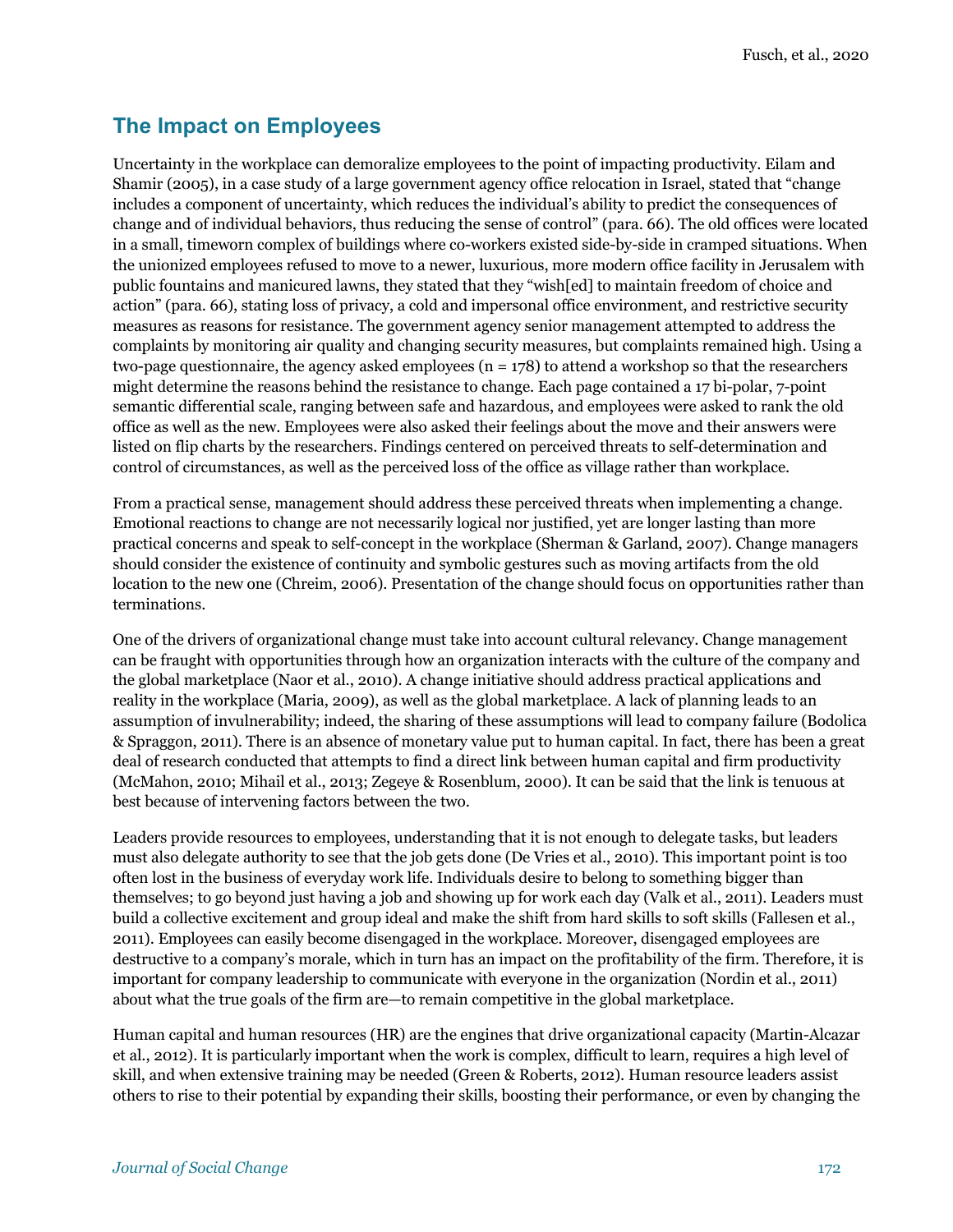way one thinks through clarification and attainment of goals successfully aligned with the goals and vision of the company (Harper, 2012). More than merely a mentor, the HR coach can assist the company to develop its people and thereby increase the efficiency of the organization (Harper, 2012). Effective tools an HR coach can use include feedback, identifying behaviors for change, developing an action plan with employees, telling the truth to employees and leadership, and being supportive and following up with those who can best identify whether an effective change has occurred (Harper, 2012).

#### **Resistance to Change**

True and lasting change comes from the bottom up (Kezar, 2013). A forced top-down approach will result in change that is surface level and momentary. A CMI that is rationally conceived usually fails because change agents do not account for the unanticipated consequences to the entire system (Hughes, 2011). A CMI alters power relationships, agreements, and pacts and disrupts tradition and rituals (Olson-Buchanan & Boswell, 2008). Below the social surface of the everyday mundane tasks of the company, the organization's social tapestry begins to unravel, and people resist the change and then sabotage it (Mantere et al., 2012). The unresolved conflict will have consequences in the future, as hostilities and confusion are buried, only to resurface later in acts of sabotage, theft, interpersonal aggression, employee turnover, and job dissatisfaction (Kramer, 2010). Leaders have a responsibility to communicate to others the intent and spirit of the proposed change.

Change management can be fraught with opportunities or with disruption (Naor et al., 2010). Chreim (2006) studied two Canadian banks that had survived several rounds of job cuts in the late 1990s. In a series of interviews in 2000, with 22 non-union, non-supervisory employees, Chreim found that employees saw themselves willing to embrace change when the focus was on the survival of the organization. Conflict arises when organizations are in flux and the people within them respond in dysfunctional manners to those changes (Salem, 2008). Chreim noted that there are four responses to change: acceptance, resigned compliance, avoidance or opposition, and ambivalence. The focus is on the process, rather than the change, as the focus becomes survival (Chreim).

Conflict resolution involves sensemaking, in which individuals communicate and make sense together, framed by a common culture (Salem, 2008). When transformation change happens, the framing and the communication practices change; hence the culture adapts (Goleman et al., 2010). Some adoptions encourage innovation, and some discourage deviation from the way things have always been done and communication has been conducted (Salem, 2008). Responsiveness, openness, and flexibility behaviors are identified as important components of effective communication (Naor et al., 2010).

Boeing discovered that a change initiative can go wrong in all the worst possible ways when organizational leadership decide to outsource the manufacture of some airplane parts for the 787 Dreamliner in 2008 (Gates, 2009). Problems with the change initiative included the poor construction of the tail section in China, which resulted in the company sending union workers to the plant to instruct the supplier in proper construction, as well as defective manufacture of nut-plates, resulting in their necessary replacement in planes already partially completed on the production line (Gates, 2009; Yu, 2008). Other consequences included general production and delivery delays, a machinist strike over increased outsourcing by the company, and employee sabotage of a \$24 million dollar Chinook helicopter, none of which added to company profits (Gates, 2009; Yu, 2008). It is apparent that Boeing did not account for all the ramifications to the relevant parts of the company.

It is important for company leadership to communicate to everyone (Nordin et al., 2011) what the true goals of the change initiative are—to remain competitive in the global marketplace. Many times during this process, the difference between leadership and management is that leadership involves change initiatives and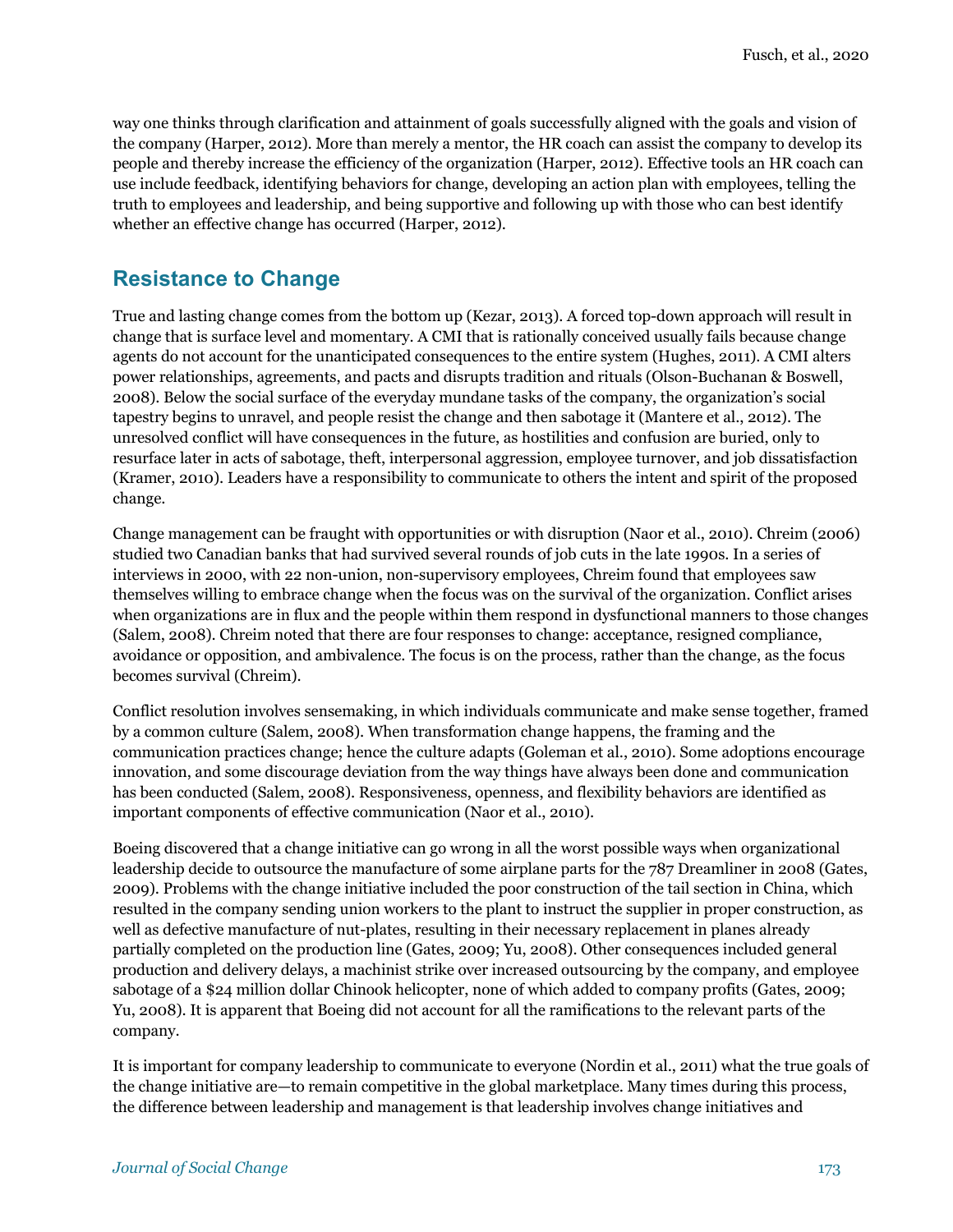management is a maintenance force; leadership involves people and management involves paper, implementation, and systems (Bush, 2007). Change management can be fraught with opportunities or with disruption (Naor et al., 2010). Organizations must change and adapt to the current economic environment and the people within them must also change and adapt as well (Pavlakis et al., 2011). Conflict arises when organizations are in flux and the people within them respond in dysfunctional manners to those changes (Salem, 2008).

Resistance to change is sometimes difficult for individuals and organizations to embrace (Moon, 2009). Leaders and their organizations go beyond limitations and at times implement the unorthodox to address change management in today's world of rapid innovation by redefining success (Larsson & Vinberg, 2010). The challenge for the leader is to provide a positive role model, empower others, prove relevancy, and create the buy-in that fosters constructive change, resolves conflict effectively, and reduces destructive resistance in the workplace (Ozmete & Hira, 2011).

# **Leadership Communication for a Successful CMI**

How a change initiative is executed is at least as important as why (Moon, 2009). A company is not just about paying people for their work; it also is about assisting others in developing pride in their work as well as encouraging collaboration and innovation into new ways of doing business as usual (Baran, 2010). Also, an interactive and productive learning organization community acknowledges and nurtures communication in the workplace, thereby diffusing the new knowledge throughout. We would posit that a successful CMI is dependent upon leadership and transformational leaders.

Too often, a change initiative is more about the process than the people. It may be more appropriate to focus change on the process in many cases; however, without the people on board for a change initiative, all the plans in the world will mean little. Leaders inspire others to assist the changes needed. Indeed, transformational leaders must be proficient in relationship management where self-awareness, selfmanagement, and empathy meet (Kotlyar et al., 2011). It is moving others in a new direction, finding common ground, building networks, and giving others a common purpose and vision (Stevens, 2011). It is the subtle shaping of the workplace culture (Stevens, 2011). Transformational leaders move others toward shared dreams when change is required, provide clarity, and build team commitment (Stevens, 2011). The style drives commitment through participation for consensus and input (Cote et al., 2011). The true transformational leader with strong skills in CMIs stands a better chance of assisting an organization through any alterations, modifications, and adjustments required (Stevens, 2011).

An over-looked component to a successful change initiative is the importance of the little things, like how employees perceive a change management and its impact on their jobs. One person's small change is another's life-altering one. Change is not always in the larger sense; in fact, most organizational change is in the little things (Moon, 2009). In their study of 400 people in 130 organizations, Kotter and Cohen (2002) found that during a CMI, the challenge is to change the behavior of people and influence their feelings in order to bring about a change. In addition, resistance to change is dependent upon the importance of tradition within the culture, for "people change what they do less because they are given analysis that shifts their thinking than because they are shown a truth that influences their feelings" (Kotter & Cohen, 2002, p. 1). Clear, decisive victories early in the process go a long way towards boosting morale and clarifying long-term goals. Small wins and victories in the workplace influence the feelings of others and empower them to become a part of the process rather than a victim of it.

We would reiterate that it is not the initiative, per se, that is the problem; rather it is how the initiative is implemented by senior leadership at an organization. As a result of poor implementation, employees distrust that senior leadership has their best interests at heart. Fritzsche and Oz (2007) found that leadership ethics,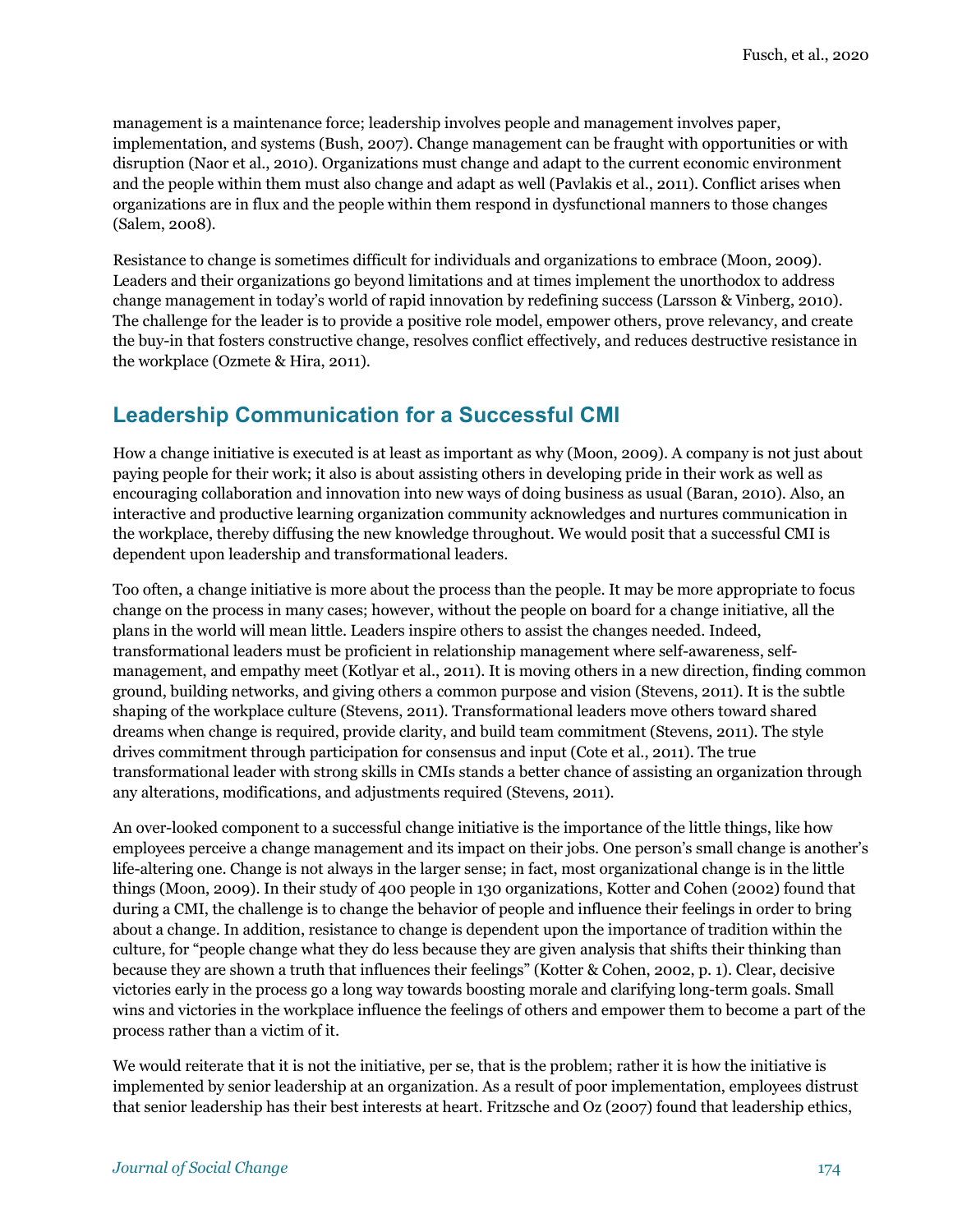values, and attitudes will influence a subordinate's job satisfaction which, inevitably, impacts the company's bottom line. From senior leadership's or management's perspective, disengaged and discouraged employees are destructive to a company's morale which, in turn, impacts the firm's profitability.

Our values and attitudes influence job satisfaction. We like to believe that the organization we work for operates on high principles and ethics and that a CMI is not about punishing employees. When employees perceive differently, they experience job dissatisfaction, which results in turnover, morale problems, conflict with others, and other subsequent behaviors that directly impact the organization's effectiveness (Chreim, 2006). It is important for company leadership to communicate to everyone (Nordin et al., 2011) what the true goals of the change initiative are—to remain competitive in the global marketplace.

An example of a change initiative is what could be considered the use of what is known as the hard skills where tasks and responsibilities are hard-and-fast policies and procedures established from the beginning. Conversely, soft skills are those that address working with people. Both hard skills and soft skills have their challenges. Hard skills when working with people can be problematic where a softer touch may be needed, for example when there are differing cultures (Yuan, 2010); accordingly, soft skills can create a lot of problems in procedure and implementation (Dimitroff et al., 2005). The hard skills are usually easier to implement as in project management or accounting firms, while the softer skills usually take more finesse, such as managing and leading a college-age workforce (Yuan). Hind et al. (2009) posited the existence of a third dimension in leadership skills, which they term reflexive abilities requiring leaders to adapt to circumstances as needed.

A major component of an organization's ability to make a successful change concerns resistance to change. A change presented as an opportunity is more likely to be accepted (Chreim, 2006). Therefore, it behooves organizational leadership to communicate to all why the change is needed and how it will benefit the firm (Chreim, 2006). Responsiveness, openness, and flexibility behaviors are important components to effective communication (Salem, 2008). Trust is also important; subordinates want to trust that their superiors have the best interests of the firm in mind and that the information they are receiving about the coming change is accurate and not self-serving (Maria, 2009). Finally, it is important that company leadership recognize that employees have many great ideas about how a change should come about. Employees as internal experts are important to smooth a transition by addressing some of the little-known impacts to which they are privy.

Unless senior leadership explains the needed change, too many in the organization may perceive the changes as a betrayal of core beliefs and values (Chreim, 2006). How information is disseminated during a change is at least as important as the eventual resolution. One important task that leadership has during a CMI is communication to all stakeholders (Garcia, 2006). For effective CMI, organizational leaders need to communicate as applicable with internal stakeholders such as leaders and managers, employees, unions, and activists as well as external stakeholders such as stockholders, vendors, consumers, government, and community groups; "identifying stakeholders and their needs limits potential obstacles and provides business opportunities" (Fusch & Gillespie, 2012, p. 57). Leadership is a test of stewardship. Change leadership requires dispensing with denial quickly and moving forward expeditiously by setting direction (Garcia, 2006). It is the ability to demonstrate situational awareness, grasp the significance of the crisis, and mobilize a quick response.

Change initiatives can be successfully embraced, for "a change framed as an opportunity is likely to be embraced and one framed as a threat is likely to be avoided or opposed" (Chreim, 2006, para. 73). Moreover, how the firm manages a change initiative will determine whether the change initiative is long-term or shortterm (Dresp-Langley, 2009). Innovative technology is all well and good in the abstract; however, a change initiative gone badly can undo any and all positive results (Chreim, 2006). Leaders as mediators have a significant impact on response to change in their organizations through their communication and conflict styles.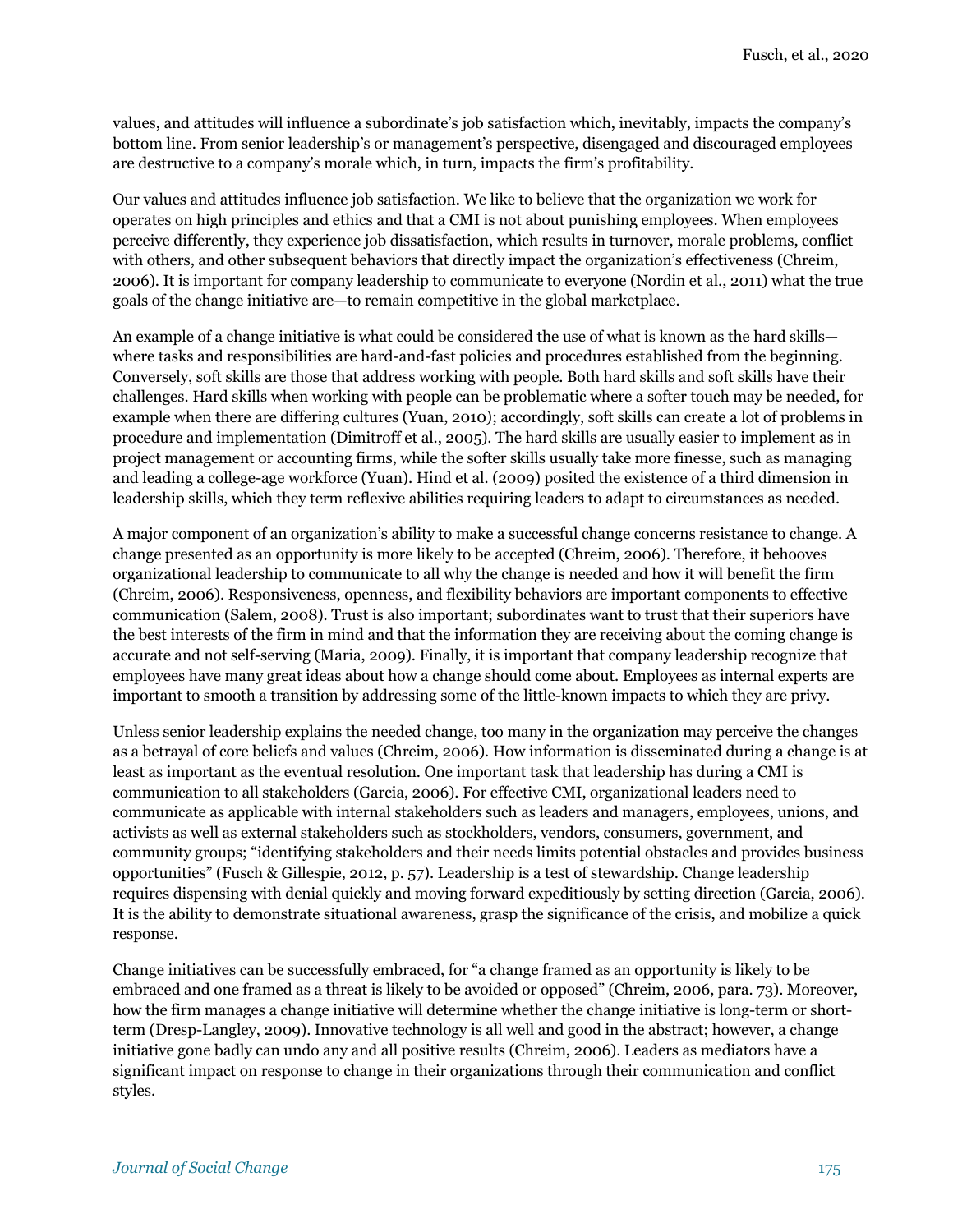Some may never adapt; most will modify and adjust to the change initiative (Speakman & Ryals, 2010). For managers, leaders, and change agents it is best to adapt as fast as the organization can cope (Adner & Snow, 2010; Salem, 2008). The business leader needs to quickly address change during the COVID-19 global pandemic in order to protect the customers, employees, and communities in which the organization operates as well as changing to a new business as usual in order to grow and survive (Hartmann & Lussier, 2020; Kuckertz et al., 2020; Sobieralski, 2020). In the technology hub of Bellevue Washington near Amazon and the Microsoft campuses, the Seattle-based global outdoor recreational clothing and outfitting company Recreational Equipment, Inc. (REI) quickly responded to the COVID-19 pandemic after experiencing their employees working virtually. REI leaders changed their long-term plan for a new centralized headquarter campus to having their employees working virtually with small decentralized offices when needed. In making this change, REI sold their new unoccupied 400,000 square foot campus on eight acres to Facebook (Grant, 2020; Recreational Equipment, Inc., 2020). This was a quick CMI major decision to address a new working model that emphasized social distancing for the safety of employees to reduce the spread of COVID-19.

Another reason for CMI is innovation. Innovation is not merely an improvement of the company's products; rather it also includes senior leadership and management's efforts to encourage and facilitate innovation to improve other performance determinants (Sue-Chan et al., 2011). This is important as a means to an end when the environment is unstable during technology changes, political and economic changes, threats from competition, change of customer needs, as well as poor assessment of market and customer needs (Buehlmann et al., 2007). Innovation is essential for rapid and needed response (Frese et al., 2007). It may not be necessary when things are stable, product is in high demand, subsidies are high, or a market is guaranteed (Alfonso et al., 2012). Complexity is not just about the product or process; it is also about the people! Bolman and Deal (2013) said it best: The success of a company is dependent upon its people. They made that statement back in 2003 but it is just as relevant today. Even the most automated and technologically advanced workplace still requires people to run it.

# **Conclusion**

This article began with the idea that the only constant in life is change (Heraclitus, circa 535–475 BC). We suggested the importance of change management implementation in response to the COVID-19 global pandemic in which business leaders need to quickly implement change initiatives to respond to (a) the social needs of public safety, (b) safety of the employees in the workplace, (c) and marketing their products in order to survive the crisis (Hartmann & Lussier, 2020; Kuckertz et al., 2020; Sobieralski, 2020). We further addressed successful change management initiatives and provided valuable research explaining what CMI is, the reasons for engaging CMI, plus the organizational and employee impact resulting from CMIs, concluding with understanding employee resistance as a possible barrier to CMI success. Using CMI, leaders need to (a) address disruptive innovation by embracing new technologies, (b) mitigate resistance to change, (c) encourage sensemaking between stakeholders, and (d) address employee impact resulting from the change initiative. The importance of leadership buy-in and communication is a key factor towards CMI success.

In a world where change is the only constant, being able to respond in a timely way to emerging threats and opportunities is crucial to any organization's ability to thrive (Bennis, 2009). The ability to adapt includes coping with external threats with the ability to exploit opportunities created by new technology, changing markets, as well as the shifting needs and expectations of customers (Christensen, 2010). Moreover, organizational leaders need to quickly address change during the COVID-19 global pandemic in order to protect the customers, employees, and communities in which the organization operates as well as change to a new business as usual in order to grow and survive (Hartmann & Lussier, 2020; Kuckertz et al., 2020; Sobieralski, 2020).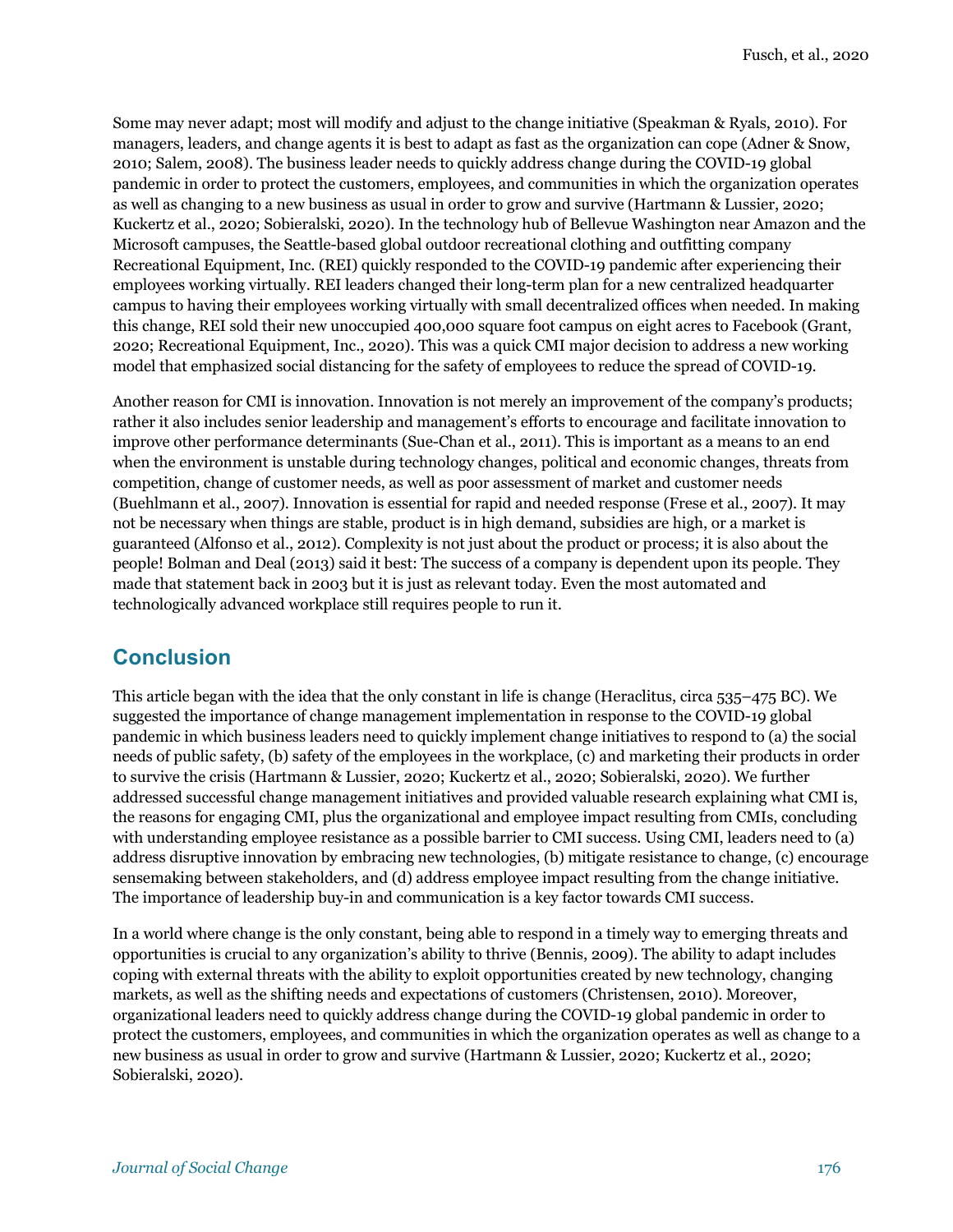Life gets in the way of our best intentions, to be sure. What remains is how we approach those challenges in a pragmatic and realistic manner. Some of us are ready to take on the task and others struggle with the most basic first step, which is the courage to do so. It can also be said that change is always with us and the only thing constant in life is change (Nastase et al., 2012). As mentioned, everyone wants to be a part of something bigger than themselves; sometimes people have a hard time finding their own role in that process.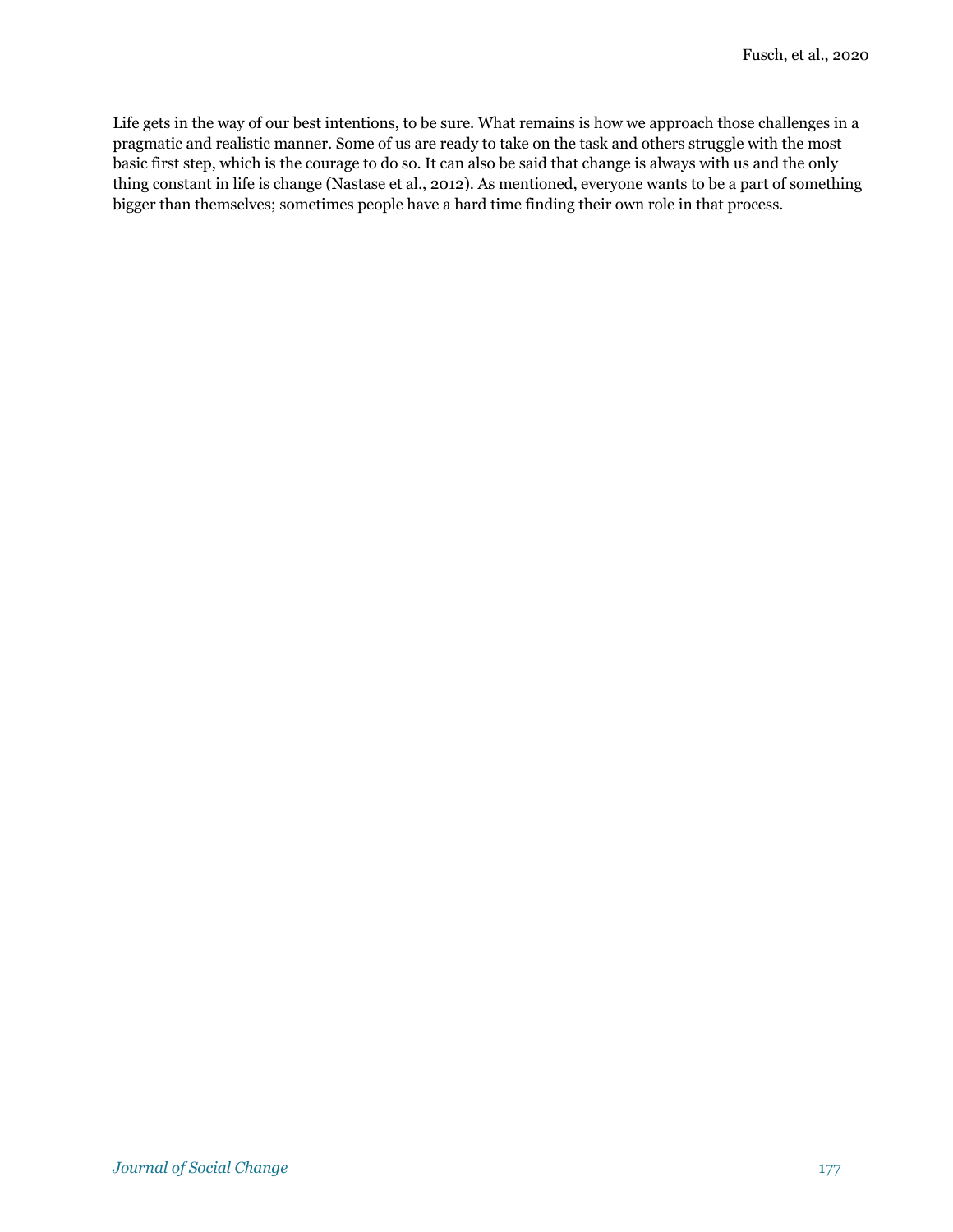#### **References**

- Abolafia, M. (2010). Narrative construction as sensemaking. *Organization Studies, 31*(3), 349–367. https://doi.org/10.1177/0170840609357380
- Adner, R., & Snow D. (2010). Old technology responses to new technology threats: Demand heterogeneity and technology retreats. *Industrial and Corporate Change, 19*(5), 1655–1675. https://doi.org/10.2139/ssrn.1353485
- Akdogan, A., & Cingoz, A. (2009). The effects of organizational downsizing and layoffs on organizational commitment: A field research. *Journal of American Academy of Business*, Cambridge, *14*(2), 337–344. https://www.researchgate.net/publication/200823989 The Effects of Organizational Downsizing \_and\_Layoffs\_on\_Organizational\_Commitment\_A\_Field\_Research
- Alfonso, M., Nickelson, L., & Cohen, D. (2012). Farmers' markets in rural communities: A case study. *American Journal of Health Education, 43*(3), 143–151. https://doi.org/10.1080/19325037.2012.10599231
- Aliengena, J. (2008, August 25). Outsourcing: Trucking's elephant in the room. *Transport Topics*, 3807, 5.
- Appelbaum, S. H., Everard, A., & Hung, L. T. S. (1999). Strategic downsizing: Critical success factors. *Management Decision, 37*, 535–552. https://doi.org/10.1108/00251749910285674
- Bács, É. M., & Nagy, Z. I. (2014). The organizational adaptation of football enterprises. *Annals of the University of Oradea, Economic Science Series,* 1(1), 1173–1183. http://anale.steconomiceuoradea.ro/volume/2014/n1/130.pdf
- Badke-Schaub, P., Goldschmidt, G., & Meijer, M. (2010). How does cognitive conflict in design teams support the development of creative ideas? *Creativity and Innovation Management, 19*(2), 119–133. https://doi.org/10.1111/j.1467-8691.2010.00553.x
- Baer, M. (2012). Putting creativity to work: The implementation of creative ideas in organizations. *Academy of Management Journal, 55*(5), 1102–1119. https://doi.org/10.5465/amj.2009.0470
- Baran, M. (2010). Teaching multi-methodology research courses to doctoral students. *International Journal of Multiple Research Approaches, 4*(1), 19–27. https://doi.org/10.5172/mra.2010.4.1.019
- Bennis, W. (2009). *On becoming a leader* (4th ed.). Basic.
- Bisel, R. S., & Arterburn, E. N. (2012). Making sense of organizational members' silence: A sensemakingresource model. *Communication Research Reports*, *29*(3), 217–226. https://doi.org/10.1080/08824096.2012.684985
- Bodolica, V., & Spraggon, M. (2011). Behavioral governance and self-conscious emotions: Unveiling governance implications of authentic and hubristic pride. *Journal of Business Ethics, 100*(3), 535– 550. https://doi.org/10.1007/s10551-010-0695-7
- Bolman, L. G., & Deal, T. E. (2013). *Reframing organizations: Artistry, choice, and leadership*. Jossey-Bass.
- Botha, S., & Claassens, M. (2010). Leadership competencies: The contribution of the Bachelor in Management and Leadership (BML) to the development of leaders at First National Bank, South Africa. *International Business & Economics Research Journal, 9*(10), 77–87. https://clutejournals.com/index.php/IBER/article/view/641
- Bragger, J. D., Kutcher, E. J., Menier, A., Sessa, V. I., & Sumner, K. (2013). Giving nonselective downsizing a performance review. *Human Resource Development Review*, *13*(1), 58–78.
- Buehlmann, U., Bumgarder, M., Schuler, A., and Barford, M. (2007). Assessing the impacts of global competition on the Appalachian hardwood industry. *Forest Products Journal, 57*(3), 89–94.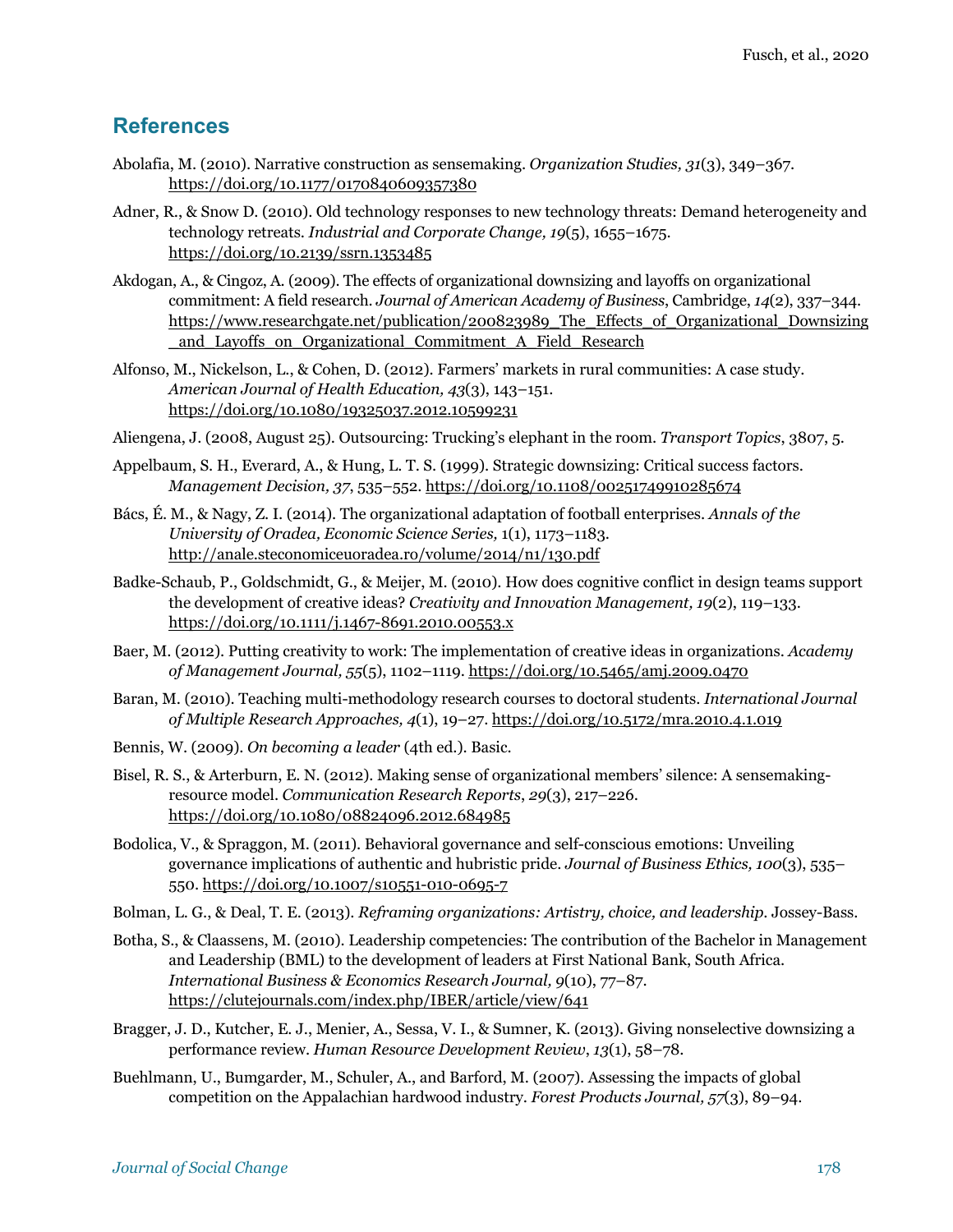https://forestprod.org/page/FPJ

- Burk, J. (2008, September 22). Why we picked China for IT Outsourcing. *InformationWeek, 1203*, 39–42. http://www.informationweek.com
- Bush, T. (2007). Educational leadership and management: Theory, policy, and practice. *South African Journal of Education, 27*(3), 391–406. http://www.sajournalofeducation.co.za/index.php/saje/article/view/107/29
- Callahan, J. L. (2008). The four c's of emotion: A framework for managing emotions in organizations. *Organization Development Journal, 26*(2), 33–39. https://isodc.org/OD\_journal
- Castro, E. V. (2013). *Navy downsizing and its effect on active enlisted Navy personnel* [Doctoral dissertation]. ProQuest Dissertations & Theses database. (UMI No. 3567670)
- Chalhoub, M. S. (2010). Innovation management and thought leadership: A cultural requirement in a global competitive environment. *The Journal of American Academy of Business, Cambridge, 16*(1), 240– 245. http://www.jaabc.com
- Cheng, T., Huang, G., Lee, C., & Xiaopeng, R. (2012). Longitudinal effects of job insecurity on employee outcomes: The moderating role of emotional intelligence and the leader member exchange. *Asia Pacific Journal of Management, 29*(3), 709–728. https://doi.org/10.1007/s10490-010-9227-3
- Chreim, S. (2006). Postscript to change: Survivor's retrospective views to organizational changes. *Personnel Review, 35*(3), 315–336. https://doi.org/10.1108/00483480610656711
- Christensen, H. K. (2010). Defining customer value as the driver of competitive advantage. *Strategy & Leadership, 38*(5), 20–25. https://doi.org/10.1108/10878571011072048
- Cote, S., Lopes, P. N., Salovey, P., & Miners, C. T. H. (2010). Emotional intelligence and leadership emergence in small group. *Leadership Quarterly, 21*(3), 495–508. https://doi.org/10.1016/j.leaqua.2010.03.012
- Davis, E. B., Kee, J., & Newcomer, K. (2010). Strategic transformation process: Toward purpose, people, process and power. *Organization Management Journal, 7*(1), 66–80. https://doi.org/10.1057/omj.2010.6
- Dekkers, R. (2011). Impact of strategic decision making for outsourcing on managing manufacturing. *International Journal of Operations & Production Management, 31*(9), 935–965. https://doi.org/10.1108/01443571111165839
- De Vries, R. E., Bakker-Pieper, A., & Oostenveld, W. (2010). Leadership = communication? The relations of leaders' communication styles with leadership styles, knowledge sharing and leadership outcomes. *Journal of Business & Psychology*, *25*, 367–380. https://doi.org/10.1007/s10869-009-9140-2
- Dimitroff, R. D., Schmidt, L. A. & Bond, T. D. (2005). Organizational behavior and disaster: A study of conflict at NASA. *Project Management Journal, 36*(2), 28–38. http://www.pmi.org
- Dresp-Langley, B. (2009). The communication contract and its ten ground clauses. *Journal of Business Ethics, 87*(3), 415–436. https://doi.org/10.1007/s10551-008-9929-3
- Eilam, G., & Shamir, B. (2005). Organizational change and self-concept threats: A theoretical perspective and a case study. *The Journal of Applied Behavioral Science, 41*(4), 399–422. https://doi.org/10.1177/0021886305280865
- Eshraghi, H. H., & Salehi, L. L. (2010). The effect of organizational communications system on interpersonal conflict in physical education offices of Isfahan Province, Iran. *World Academy of Science, Engineering & Technology*, *4*(6), 683–688. https://www.waset.org
- Fallesen, J. J., Keller-Glaze, H., & Curnow, C. K., (2011). A selective review of leadership studies in the U. S. Army*. Military Psychology, 23*(5), 462–478. https://doi.org/10.1080/08995605.2011.600181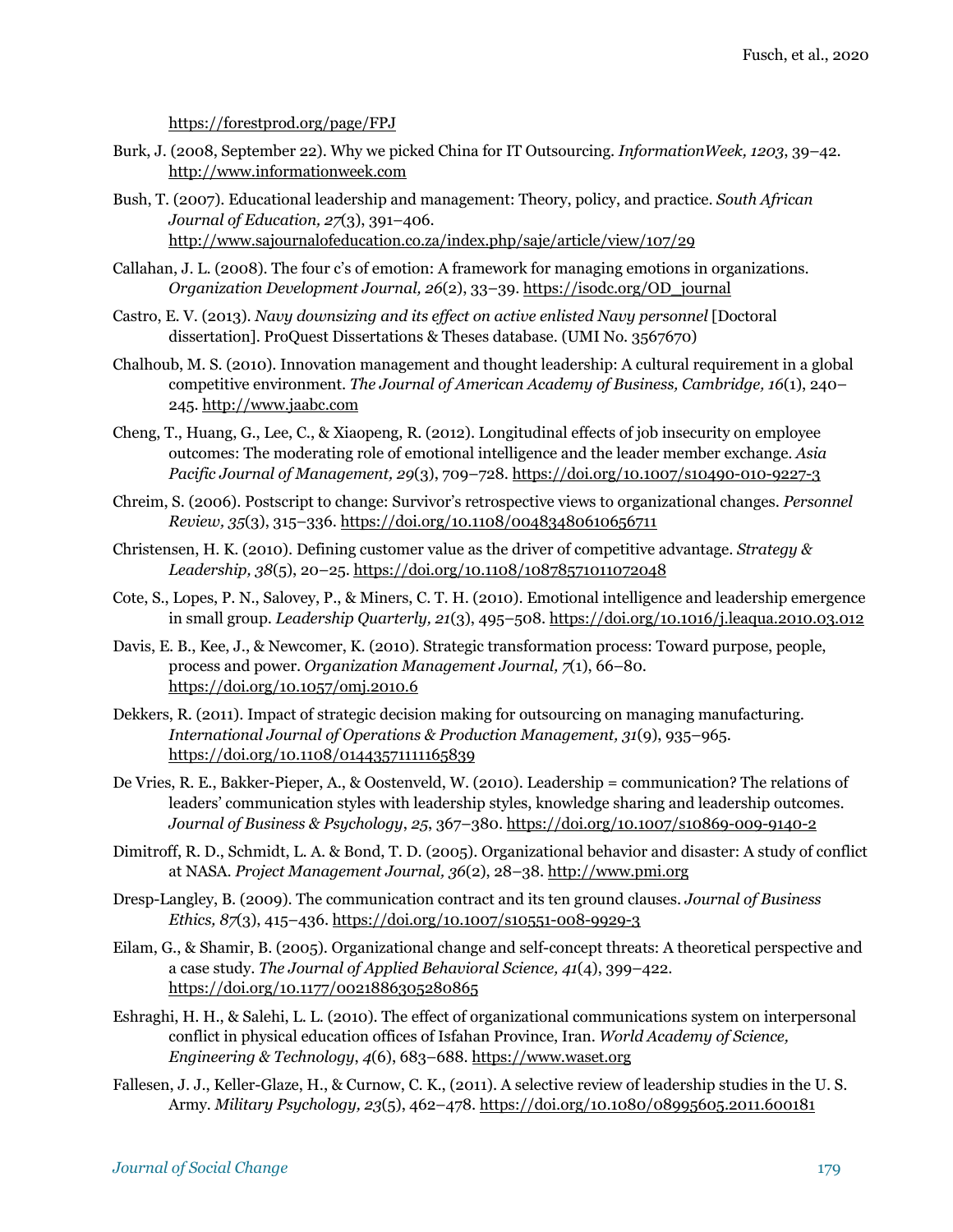- Fonseca, V. A., Kirkman, M S., Darsow, R., & Ratner, R. E. (2012). The American Diabetes Association diabetes research perspective. *Diabetes Care, 35*(6), 1380–1387. https://doi.org/10.2337/dc12-9001
- Frese, M., Krauss, S. I., Keith, N., Escher, S., Grabarkiwicz, R. Luneng, S. T., Heers, C., Unger, J., & Freidrich, C. (2007). Business owners action planning and its relationship to business success in three African countries. *Journal of Applied Psychology, 92*(6), 1481–1498. https://doi.org/10.1037/0021- 9010.92.6.1481
- Fritzsche, D. J., & Oz, E. (2007). Personal values influence on the ethical dimension of decision making. *Journal of Business Ethics, 75*, 335–343. https://doi.org/10.1007/s10551-006-9256-5
- Fusch, G. E., & Gillespie, R. C. (2012). *A practical approach to performance interventions and analysis: 50 models for building a high-performance culture.* Financial Times Press: Pearson.
- Gandolfi, F., & Hansson, M. (2011). Causes and consequences of downsizing: Towards an integrative framework. *Journal of Management and Organization, 17*(4), 498–521. https://doi.org/10.5172/jmo.2011.17.4.498
- Gandolfi, F., & Littler, R. C. (2012). Downsizing is dead; long live the downsizing phenomenon: Conceptualizing the phases of cost-cutting. *Journal of Management and Organization, 18*(3), 334– 345. https://doi.org/10.5172/jmo.2012.2244
- Garcia, H. F. (2006). Effective leadership response to crisis. *Strategy and Leadership, 34*(1), 4–11. https://doi.org/10.1108/10878570610637849
- Gates, D. (2009, January 9). Strike, supplier problems cause Boeing to deliver 100 fewer jets last year than expected. *The Seattle Times*, p. 1. https://www.seattletimes.com
- Goffin, K., & Koners, U. (2010). Tacit knowledge, lessons learnt, and new product development. *Journal of Product Innovation Management, 28*(2), 300–318. https://doi.org/10.1111/j.1540- 5885.2010.00798.x
- Goldsmith, K. (2010, Fall). The power of customers' mindset. *MIT Sloan Management Review, 52*(1), 19–20. http://www.sloanreview.mit.edu
- Goleman, D., Barlow, Z., & Bennett, L. (2010). Forging new norms in New Orleans: From emotional to ecological intelligence. *Teacher Education Quarterly, 37*(4), 87–98. http://www.teqjournal.org
- Grant, P. (2020, September 14). Facebook buys REI's elaborate new headquarters as COVID-19 pandemic prompts a sale. *The Wall Street Journal.* https://www.wsj.com/articles/facebook-buys-reiselaborate-new-headquarters-as-covid-19-pandemic-prompts-a-sale-11600124280
- Green, D. D., & Roberts, G. E. (2012). Impact of postmodernism on public sector leadership practices: Federal government human capital development implications. *Public Personnel Management, 41*(1), 79–96. http://www.ipma-hr.org
- Hanson, D., & O'Donohue, W. (2010). William Whyte's organization man: A flawed central concept but a prescient narrative. *Management Revue, 21*(1), 95–104. http://www.management-revue.org/
- Harper, S. (2012). The leader coach: A model of multi-style leadership. *Journal of Practical Consulting*, *4*(1), 22–31. http://www.regent.edu/acad/global/publications/jpc
- Hartmann, N., & Lussier, B. (2020, in press). Managing the sales force through the unexpected exogenous COVID-19 crisis. *Industrial Marketing Management, 88,* 1–30 https://doi.org/10.1016/j.indmarman.2020.05.005
- Higgs, M. (2009). The good, the bad and the ugly: Leadership and narcissism. *Journal of Change Management, 9*(2), 165–178. https://doi.org/10.1080/14697010902879111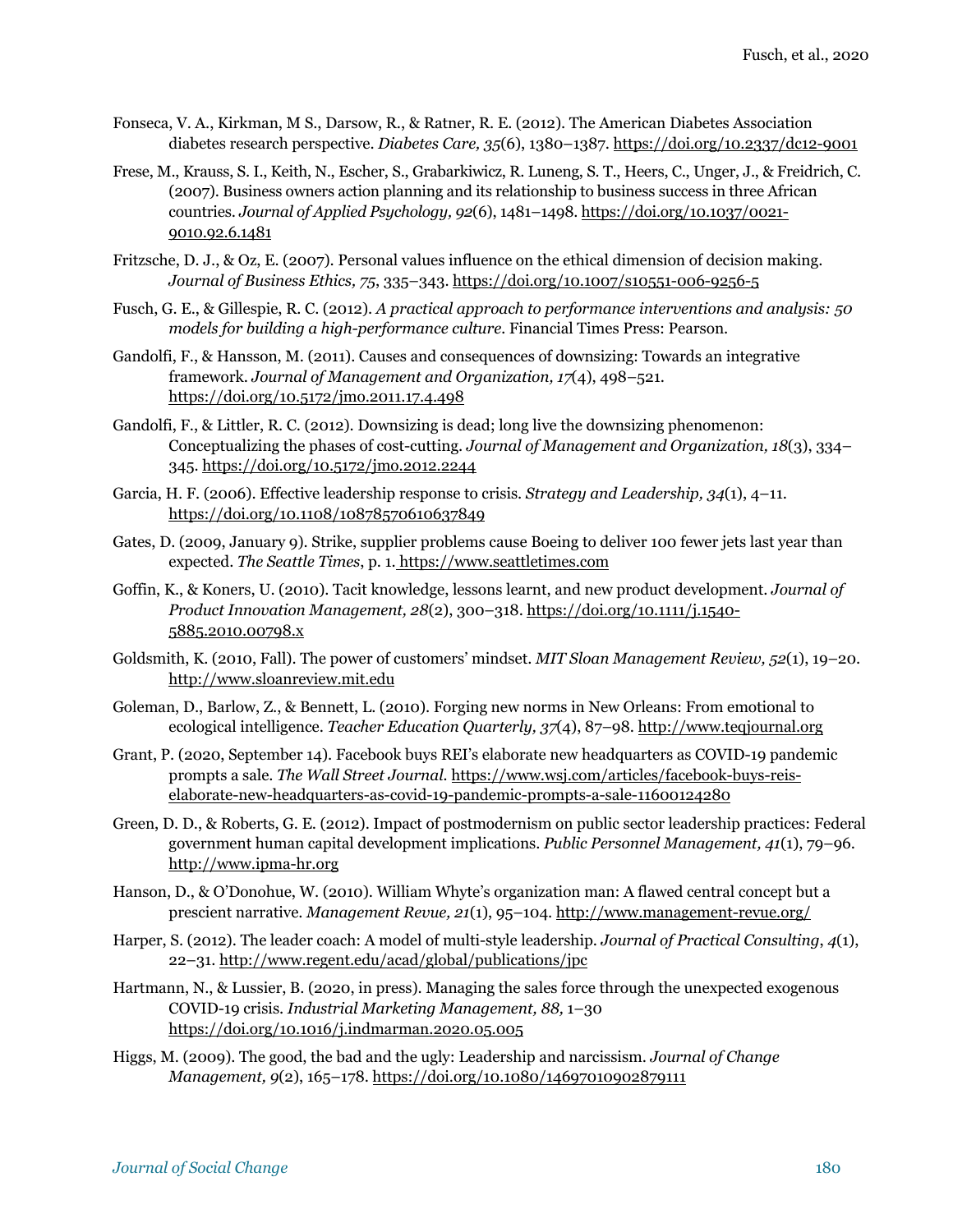- Hind, P., Wilson, A., & Lenssen, G. (2009). Developing leaders for sustainable business. *Corporate Governance, 9*(1), 7–20. https://doi.org/10.1108/1472070091-036029
- Hughes, M. (2011). Do 70 percent of all organizational change initiatives really fail? *Journal of Change Management*, *11*(4), 451–464. https://doi.org/10.1080/14697017.2011.630506
- International Labor Organization (2020, April). ILO Monitor: COVID-19 and the world of work (3rd ed.). https://www.ilo.org/wcmsp5/groups/public/@dgreports/@dcomm/documents/briefingnote/wcms\_ 743146.pdf
- Iverson, R. D., & Zatzick, C. D. (2011). The effects of downsizing on labor productivity: The value of showing consideration for employees' morale and welfare in high-performance work systems. *Human Resource Management*, *50*(1), 29–44. http://doi.org/10.1002/hrm.20407
- Karn, J. S., & Cowling, A. J. (2006). Using ethnographic methods to carry out human factors research in software engineering. *Behavior Research Methods, 38*(3), 495–503. http://doi.org/10.3758/BF03192804
- Kezar, A. (2013). Understanding sensemaking/sensegiving in transformational change processes from the bottom up. *Higher Education*, *65*(6), 761–780. http://doi.org/10.1007/s10734-012-9575-7
- Kotlyar, I., Karakowsky, L., & Ng, P. (2011). Leader behaviors, conflict and member commitment to teamgenerated decision. *The Leadership Quarterly, 22*(4), 666–679. http://doi.org/10.1016/j.leaqua.2011.05.007
- Kotter, J. P., & Cohen, D. S. (2002). *The heart of change: Real life stories of how people change their organizations*. Harvard.
- Kramer, R. M. (2010). Collective trust within organizations: Conceptual foundations and empirical insights. *Corporate Reputation Review, 13*(2), 82–97. http://doi.org/10.1057/crr.2010.9
- Kuckertz, A., Brändle, L., Gaudig, A., Hinderer, S., Reyes, C. A. M., Prochotta, A., Steinbrink, K. M., & Berger, E. S. C. (2020). Startups in times of crisis—A rapid response to the COVID-19 pandemic. *Journal of Business Venturing Insights, 13*, 1–13. https://doi.org/10.1016/j.jbvi.2020.e00169
- Landau, D., & Drori, I. (2008). Narratives as sensemaking accounts: The case of an R & D laboratory. *Journal of Organizational Change Management, 21*(6), 701–720. http://doi.org/10.1108/09534810810915736
- Larsson, J., & Vinberg, S. (2010). Leadership behaviour in successful organisations: Universal or situationdependent? *Total Quality Management & Business Excellence*, *21*(3), 317–334. http://doi.org/10.1080/14783360903561779
- LeBoeuf, R. A., & Simmons, J. P. (2010). Branding alters attitude functions and reduces the advantage of function: Matching persuasive appeals. *Journal of Marketing Research, 47*(2), 348–360. http://doi.org/10.1509/jmkr.47.2.348
- Lee, J. Y., Swink, M., & Pandejpong, T. (2011). The roles of worker expertise, information sharing quality, and psychological safety in manufacturing process innovation: An intellectual capital perspective. *Production and Operations Management, 20*(4), 556–570. http://doi.org/10.1111/j.1937- 5956.2010.01172.x
- Levangie, J. E. (2004). No mulligans: When good entrepreneurs make bad decisions. *New England Journal of Entrepreneurship, 7*(2), 45–57. http://www.sacredheart.edu
- Luan, C. J., Tien, C., & Chi, Y. C. (2013). Downsizing to the wrong size? A study of the impact of downsizing on firm performance during an economic downturn. *International Journal of Human Resource Management*, *24*(7), 1519–1535. http://doi.org/10.1080/09585192.2012.725073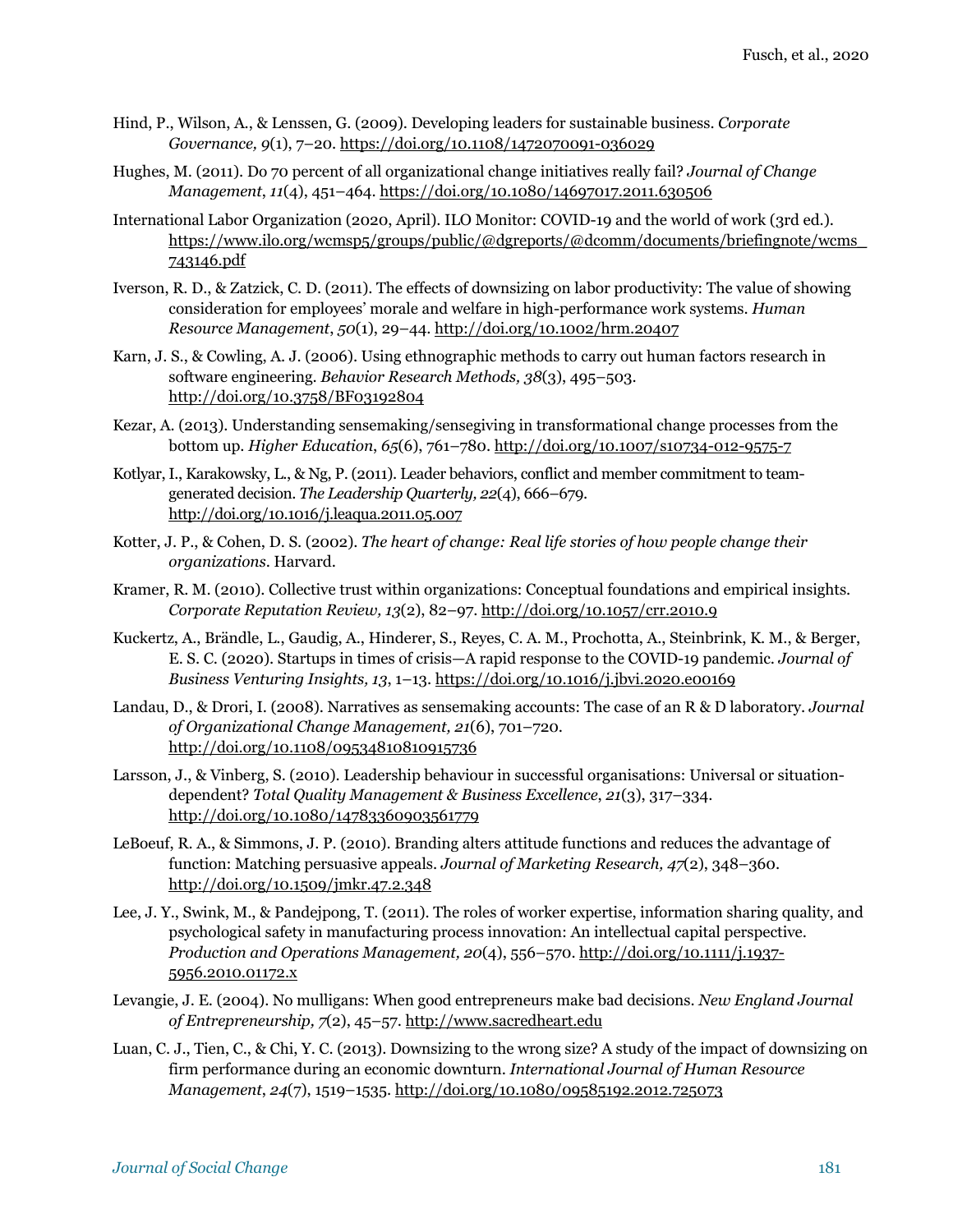- Mantere, S., Schildt, H., & Sillince, J. (2012). Reversal of strategic change. *Academy of Management Journal, 55*(1), 173–196. http://doi.org/10.5465/amj.2008.0045
- Maria, B. (2009). Guidelines regarding efficient communication within modern organizations. *Annals of the University of Oradea, Economic Science Series, 4*(1), 591–594. https://ideas.repec.org/a/ora/journl/v4y2009i1p591-594.html
- Martin-Alcazar, F., Romero-Fernandez, P., & Sanchez-Gardey, G. (2012). Transforming human resource management systems to cope with diversity. *Journal of Business Ethics, 107*(4)*,* 511–531. http://doi.org/10.1007/s10551-011-1061-0
- McDevitt, R., Giapponi, C., & Houston, D. M. (2013). Organizational downsizing during an economic crisis: Survivors' and victims' perspectives. *Organization Management Journal*, *10*(4), 227–239. http://doi.org/10.1080/15416518.2013.859057
- McMahon, A. M. (2010). Does workplace diversity matter? A survey of empirical studies on diversity and firm performance. *Journal of Diversity Management, 5*(2)*,* 37–48*.* https://doi.org/10.19030/jdm.v5i2.808
- Meadors, G. M. (2010). Healthcare reform: Regulations issued on early compliance requirements. *The Journal of Medical Practice Management, 26*(3), 163–165. http://www.greenbranch.com/article\_872\_The-Journal-of-Medical-Practice-Management.cfm
- Mihail, D. M., Myra, M. L., & Sarvanidis, S. (2013). High performance work systems in corporate turnaround: A German case study. *Journal of Organizational Change Management, 26*(1), 190–216. http://doi.org/10.1108/09534811311307978
- Miller, L. C., Jones, B. B., Graves, R. S., & Sievert, M. C. (2010). Merging silos: Collaborating for information literacy. *Journal of Continuing Education in Nursing, 41*(6), 267–272. http://doi.org/10.3928/00220124-20100401-03
- Moon, M. Y. (2009). Making sense of common sense for change management buy-in. *Management Decision*, *47*(3), 518–532. https://doi.org/10.1108/00251740910946769
- Naor, M., Linderman, K., & Schroeder, R. (2010). The globalization of operations in Eastern and Western countries: Unpacking the relationship between national and organization culture and its impact on manufacturing performance. *Journal of Operations Management, 28*(3), 194–205. http://doi.org/10.1016/j.jom.2009.11.001
- Nastase, M., Giuclea, M., & Bold, O. (2012). The impact of change management in organizations—a survey of methods and techniques for a successful change. *Review of International Comparative Management/Revista De Management Comparat International*, *13*(1), 5–16. http://www.rmci.ase.ro/
- Nicholas, A. J. (2009). Generational perceptions: Workers and consumers. *Journal of Business & Economics Research, 7*(10), 47–52. https://doi.org/10.19030/jber.v7i10.2344
- Nordin, S. M., Halib, M., & Ghazali, Z. (2011). Strengthening internal communication: A case of communication satisfaction in an organization. *European Journal of Social Science*, *24*(4), 617–624. http://www.europeanjournalofsocialsciences.com
- Olson-Buchanan, J. B., & Boswell, W. R. (2008). An integrative model of experiencing and responding to mistreatment at work. *Academy of Management Review 33*(1), 76–96. http://www.aom.pace.edu/
- Ozmete, E., & Hira, T. (2011). Conceptual analysis of behavioral theories/models: Application to financial behavior. *European Journal of Social Science*, *18*(3), 386–404. http://www.europeanjournalofsocialsciences.com/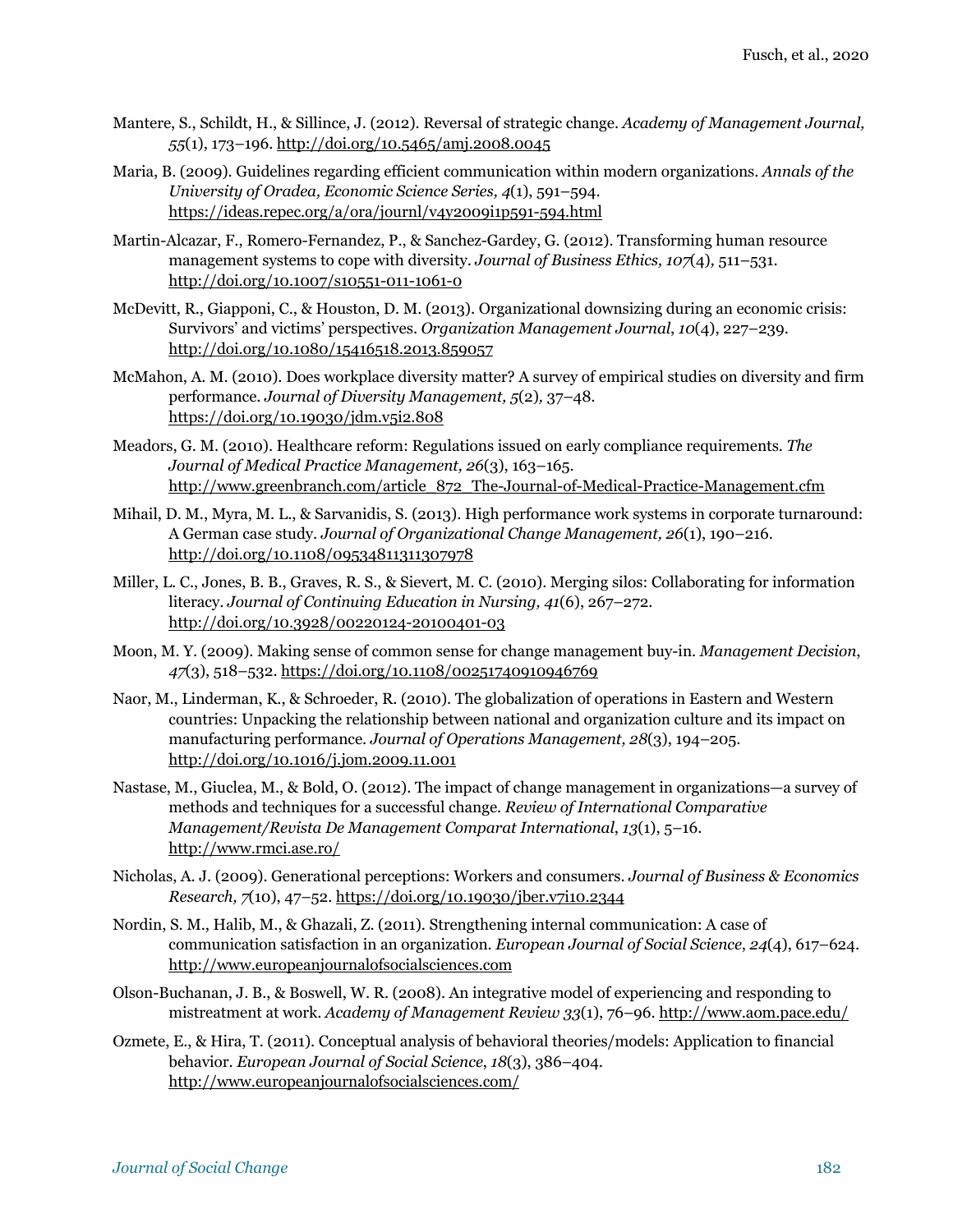- Pavlakis, A. A., Kaitelidou, D. D., Theodorou, M. M., Galanis, P. P., Sourtzi, P. P., & Siskou, O. O. (2011). Conflict management in public hospitals: The Cyprus case. *International Nursing Review*, *58*(2), 242–248. https://doi.org/10.1111/j.1466-7657.2011.00880.x
- Prewitt, J., Weil, R., & McClure, A. (2011). Developing leadership in global and multi-cultural organizations. *International Journal of Business and Social Science, 2*(13), 13–20. http://www.ijbssnet.com
- Recreational Equipment, Inc. (2020, August 12). *REI Co-op to pursue sale of headquarters, embrace distributed work model*. https://www.rei.com/newsroom/article/rei-co-op-to-pursue-sale-ofheadquarters-embrace-distributed-work-model
- Saha, S., Dey, M., & Bhattacharyya, S. (2010). Factors affecting consumer buying behavior of shoes in Kolkata: A case study. *The IUP Journal of Management Research, 9*(4), 39–60. http://www.iupindia.in
- Salem, P. (2008). The seven communication reasons organizations do not change. *Corporate Communications: An International Journal, 13*(3), 333–348. http://doi.org/10.1108/13563280810893698
- Sherman, W. S., & Garland, G. E. (2007). Where to bury the survivors? Exploring possible ex post effects of resistance to change. *SAM Advanced Management Journal, 72*(1), 52–64.
- Sobieralski, J. B. (2020). COVID-19 and airline employment: Insights from historical uncertainty shocks to the industry. *Transportation Research Interdisciplinary Perspectives, 5*, 1–9. http://dx.doi.org/10.1016/j.trip.2020.100123
- Speakman, J., & Ryals, L. (2010). A re-evaluation of conflict theory for the management of multiple, simultaneous conflict episodes. *International Journal of Conflict Management, 21*(2), 186–201. https://doi.org/10.1108/10444061011037404
- Spurk, D., & Straub, C. (2020, in press) Flexible employment relationships and careers in times of the COVID-19 pandemic. *Journal of Vocational Behavior, 119*, 1–14. https://doi.org/10.1016/j.jvb.2020.103435
- Stevens, C. (2011). Using transformational leadership to guide an organization's success. *Employment Relations, 37*(4), 37–44. https://onlinelibrary.wiley.com/doi/abs/10.1002/ert.20319
- Sue-Chan, C., Chen, Z., & Lam, W. (2011). LMX, coaching attributions, and employee performance. *Group & Organization Management, 36*(4), 466–498. https://journals.sagepub.com/doi/10.1177/1059601111408896
- Thurlow, A., & Mills, J. H. (2009). Change, talk and sensemaking. *Journal of Organizational Change Management, 22*(5), 459–579. https://doi.org/10.1108/09534810910983442
- Valk, J., Belding, S., Crumpton, A., Harter, N., & Reams, J. (2011). Worldviews and leadership: Thinking and acting the bigger pictures. *Journal of Leadership Studies*, *5*(2), 54–63. https://doi.org/10.1002/jls.20218
- Verner, J. M., & Abdullah, L. M. (2012). Exploratory case study research: Outsources project failure. *Information and Software Technology, 54*(8)*,* 866–886. https://doi.org/10.1016/j.infsof.2011.11.001
- Weick, K. E. (2011). Organized sensemaking: A commentary on processes of interpretive work. *Human Relations, 65*(1), 141–153. https://doi.org/10.1177/0018726711424235
- Yu, R. (2008, January 17). Boeing again delays Dreamliner's debut; Blames poor quality of outsourced work. *USA Today*, p. B3. http://www.usatoday.com
- Yuan, W. (2010). Conflict management among American and Chinese employees in multinational organizations in China. *Cross Cultural Management: An International Journal 17*(3), 299–311. https://doi.org/10.1108/13527601011068388